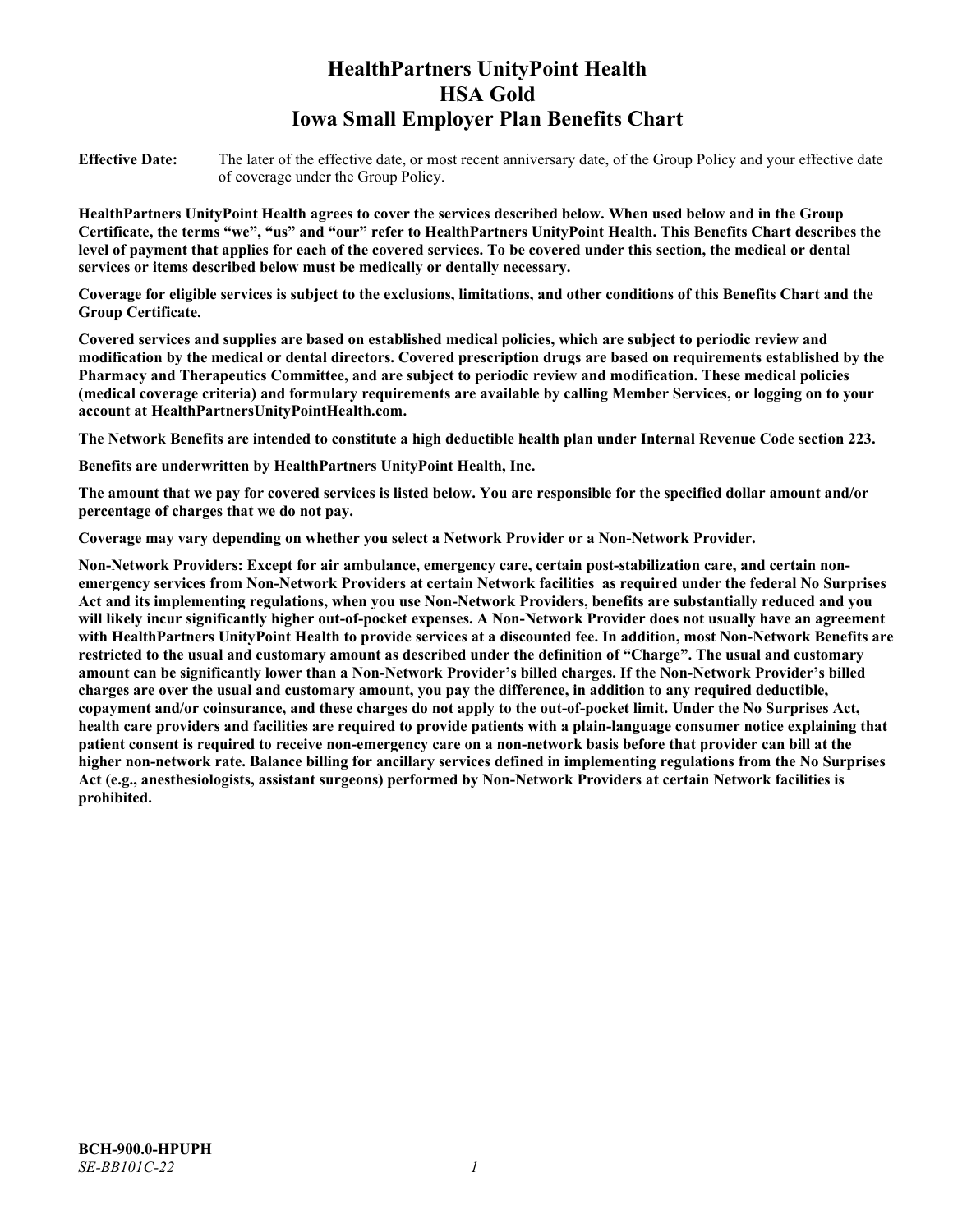# **These definitions apply to this Benefits Chart. They also apply to the Group Certificate.**

| <b>Biosimilar drug:</b> | A prescription drug, approved by the Food and Drug Administration (FDA), that the FDA has<br>determined is biosimilar to and interchangeable with a biological brand name drug. Biosimilar<br>drugs are not considered generic drugs and are not covered under the generic drug benefit.                                                                                                                                                                                                                                                                                                                                           |
|-------------------------|------------------------------------------------------------------------------------------------------------------------------------------------------------------------------------------------------------------------------------------------------------------------------------------------------------------------------------------------------------------------------------------------------------------------------------------------------------------------------------------------------------------------------------------------------------------------------------------------------------------------------------|
| <b>Brand name drug:</b> | A prescription drug, approved by the Food and Drug Administration (FDA), that is<br>manufactured, sold, or licensed for sale under a trademark by the pharmaceutical company that<br>originally researched and developed the drug. Brand name drugs have the same active-ingredient<br>formula as the generic version of the drug. However, generic drugs are manufactured and sold by<br>other drug manufacturers and are generally not available until after the patent on the brand name<br>drug has expired. A few brand name drugs may be covered at the generic drug benefit level if<br>this is indicated on the formulary. |
| Calendar year:          | This is the 12-month period beginning 12:01 A.M. central time, on January 1, and ending 12:00<br>A.M. central time of the next following December 31.                                                                                                                                                                                                                                                                                                                                                                                                                                                                              |
| Charge:                 | For covered services delivered by participating Network Providers, is the provider's discounted<br>charge for a given medical/surgical service, procedure or item.                                                                                                                                                                                                                                                                                                                                                                                                                                                                 |
|                         | For covered services delivered by Non-Network providers, a contracted rate may apply if such<br>arrangement is available to HealthPartners UnityPoint Health.                                                                                                                                                                                                                                                                                                                                                                                                                                                                      |
|                         | For the Usual and Customary Charge for covered services delivered by Non-Network Providers,<br>our payment is calculated using one of the following options to be determined at the discretion of<br>HealthPartners UnityPoint Health: 1) a percentage of the Medicare fee schedule; 2) a comparable<br>schedule if the service is not on the Medicare fee schedule; or 3) a commercially reasonable rate<br>for such service.                                                                                                                                                                                                     |
|                         | The usual and customary charge is the maximum amount allowed that we consider in the<br>calculation of the payment of charges incurred for certain covered services. You must pay for<br>any charges above the usual and customary charge, and they do not apply to the out-of-pocket<br>limit.                                                                                                                                                                                                                                                                                                                                    |
|                         | A charge is incurred for covered ambulatory medical and surgical services, on the date the<br>service or item is provided. A charge is incurred for covered inpatient services, on the date of<br>admission to a hospital. To be covered, a charge must be incurred on or after your effective date<br>and on or before the termination date.                                                                                                                                                                                                                                                                                      |
| Copayment/coinsurance:  | The specified dollar amount, or percentage, of charges incurred for covered services, which we<br>do not pay, but which you must pay, each time you receive certain medical services, procedures<br>or items. Our payment for those covered services or items begins after the copayment or<br>coinsurance is satisfied. Covered services or items requiring a copayment or coinsurance are<br>specified in this Benefits Chart.                                                                                                                                                                                                   |
|                         | For services provided by a Network Provider:                                                                                                                                                                                                                                                                                                                                                                                                                                                                                                                                                                                       |
|                         | An amount which is listed as a flat dollar copayment is applied to a Network Provider's<br>discounted charges for a given service. However, if the Network Provider's discounted charge<br>for a service or item is less than the flat dollar copayment, you will pay the Network Provider's<br>discounted charge. An amount which is listed as a percentage of charges or coinsurance is based<br>on the Network Provider's discounted charges, calculated at the time the claim is processed,<br>which may include an agreed upon fee schedule rate for case rate or withhold arrangements.                                      |
|                         | For services provided by a Non-Network Provider:                                                                                                                                                                                                                                                                                                                                                                                                                                                                                                                                                                                   |
|                         | Any copayment or coinsurance is applied to the lesser of the provider's charges or the usual and<br>customary charge for a service.                                                                                                                                                                                                                                                                                                                                                                                                                                                                                                |
|                         | A copayment or coinsurance is due at the time a service is provided, or when billed by the<br>provider.                                                                                                                                                                                                                                                                                                                                                                                                                                                                                                                            |
|                         |                                                                                                                                                                                                                                                                                                                                                                                                                                                                                                                                                                                                                                    |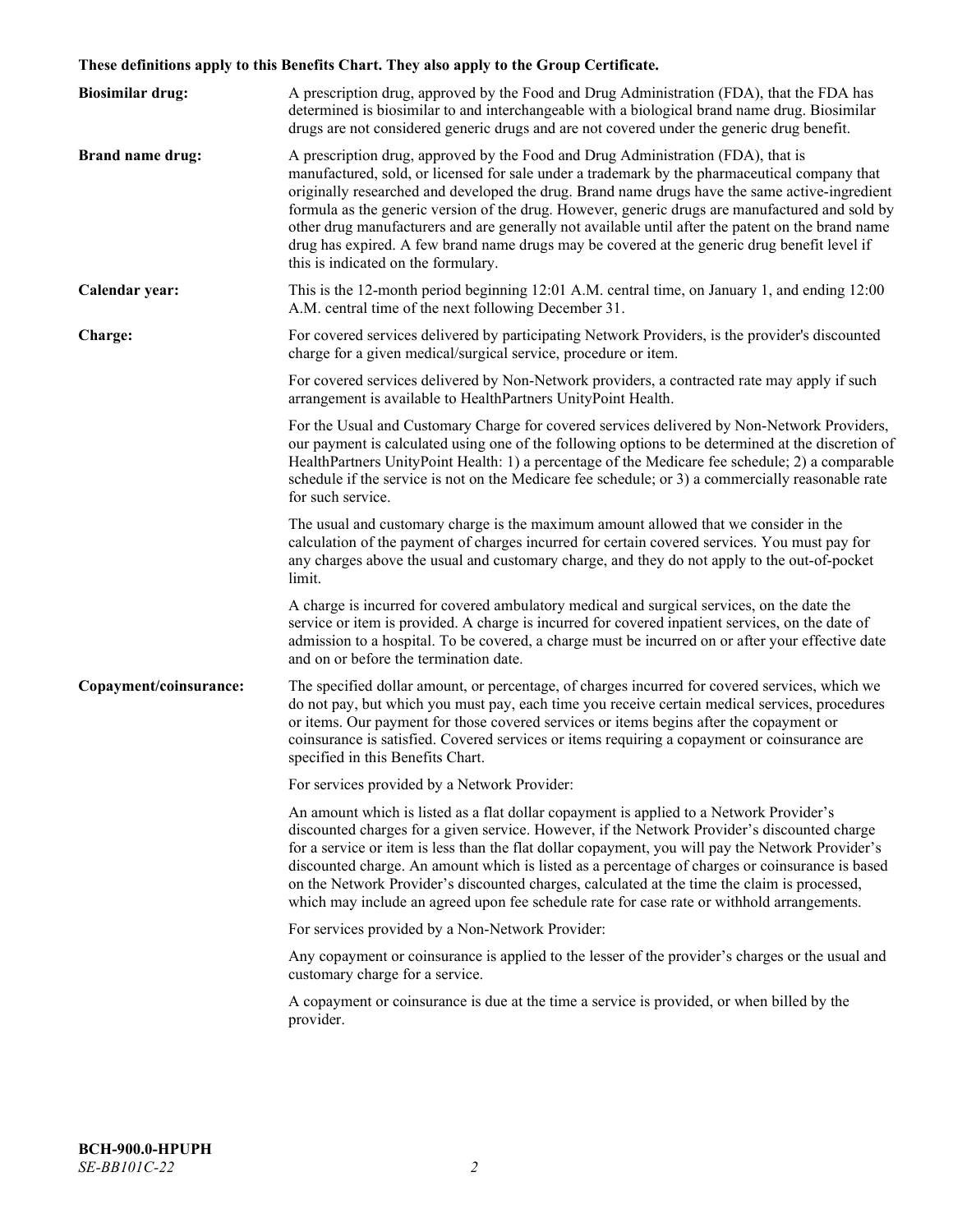| Deductible:               | The specified dollar amount of charges incurred for covered services, which we do not pay, but<br>an enrollee or a family has to pay first in a calendar year. Our payment for those services or items<br>begins after the deductible is satisfied. For Network Providers, the amount of the charges that<br>apply to the deductible are based on the Network Provider's discounted charges, calculated at the<br>time the claim is processed, which may include an agreed upon fee schedule rate for case rate or<br>withhold arrangements. For Non-Network Providers, the amount of charges that apply to the<br>deductible are the lesser of the provider's charges or the usual and customary charge for a<br>service. |
|---------------------------|----------------------------------------------------------------------------------------------------------------------------------------------------------------------------------------------------------------------------------------------------------------------------------------------------------------------------------------------------------------------------------------------------------------------------------------------------------------------------------------------------------------------------------------------------------------------------------------------------------------------------------------------------------------------------------------------------------------------------|
|                           | Any amounts paid or reimbursed by a third party, including but not limited to: point of service<br>rebates, manufacturer coupons, manufacturer debit cards or other forms of direct reimbursement<br>to an insured for a product or service, will not apply toward your deductible, to the extent<br>permitted under state and federal law.                                                                                                                                                                                                                                                                                                                                                                                |
|                           | All services are subject to the deductible, unless otherwise indicated below in this Benefits Chart.                                                                                                                                                                                                                                                                                                                                                                                                                                                                                                                                                                                                                       |
| Formulary:                | This is a current list, which may be revised from time to time, of prescription drugs, medications,<br>equipment and supplies covered by us as indicated in this Benefits Chart which are covered at the<br>highest benefit level. Some drugs on the formulary may require prior authorization to be covered<br>as formulary drugs. The formulary, and information on drugs that require prior authorization, are<br>available by calling Member Services, or logging on to your account at<br>HealthPartnersUnityPointHealth.com.                                                                                                                                                                                         |
| Generic drug:             | A prescription drug, approved by the Food and Drug Administration (FDA) that the FDA has<br>determined is comparable to a brand name drug product in dosage form, strength, route of<br>administration, quality, intended use and documented bioequivalence. Generally, generic drugs<br>cost less than brand name drugs. Some brand name drugs may be covered at the generic drug<br>benefit level if this is indicated on the formulary.                                                                                                                                                                                                                                                                                 |
| Lifetime maximum benefit: | The specified coverage limit actually paid by us for services and/or charges incurred by you for a<br>given procedure or diagnosis. Payment of benefits under this Benefits Chart ceases when that<br>lifetime maximum benefit is reached. You have to pay for any subsequent charges. Essential<br>health benefits are not subject to any lifetime maximums.                                                                                                                                                                                                                                                                                                                                                              |
| Non-formulary drug:       | This is a prescription drug, approved by the Food and Drug Administration (FDA), that is not on<br>the formulary, is medically necessary and is not investigative or otherwise excluded under the<br>Certificate.                                                                                                                                                                                                                                                                                                                                                                                                                                                                                                          |
| Out-of-pocket expenses:   | You pay the specified copayments/coinsurance and deductibles applicable for particular services,<br>subject to the out-of-pocket limits described below. These amounts are in addition to the monthly<br>premium payments.                                                                                                                                                                                                                                                                                                                                                                                                                                                                                                 |
| Out-of-pocket limit:      | You pay the copayments/coinsurance and deductibles for covered services, to the individual or<br>family out-of-pocket limits. Thereafter we cover 100% of charges incurred for all other covered<br>services, for the rest of the calendar year. You pay amounts greater than the out-of-pocket limits<br>if you exceed any lifetime maximum benefit or any visit or day limits. Essential health benefits<br>are not subject to any lifetime maximums.                                                                                                                                                                                                                                                                    |
|                           | Non-Network Benefits above the usual and customary charge (see definition of charge above) do<br>not apply to the out-of-pocket limit.                                                                                                                                                                                                                                                                                                                                                                                                                                                                                                                                                                                     |
|                           | Non-Network Benefits for transplant surgery do not apply to the out-of-pocket limit.                                                                                                                                                                                                                                                                                                                                                                                                                                                                                                                                                                                                                                       |
|                           | Any amounts paid or reimbursed by a third party, including but not limited to: point of service<br>rebates, manufacturer coupons, manufacturer debit cards or other forms of direct reimbursement<br>to an insured for a product or service, will not apply as an out-of-pocket expense, to the extent<br>permitted under state and federal law.                                                                                                                                                                                                                                                                                                                                                                           |
|                           | You are responsible to keep track of the out-of-pocket expenses. Contact our Member Services<br>department for assistance in determining the amount paid by the enrollee for specific eligible<br>services received. Claims for reimbursement under the out-of-pocket limit provisions are subject<br>to the same time limits and provisions described under the "Claims Provisions" section of the<br>Certificate.                                                                                                                                                                                                                                                                                                        |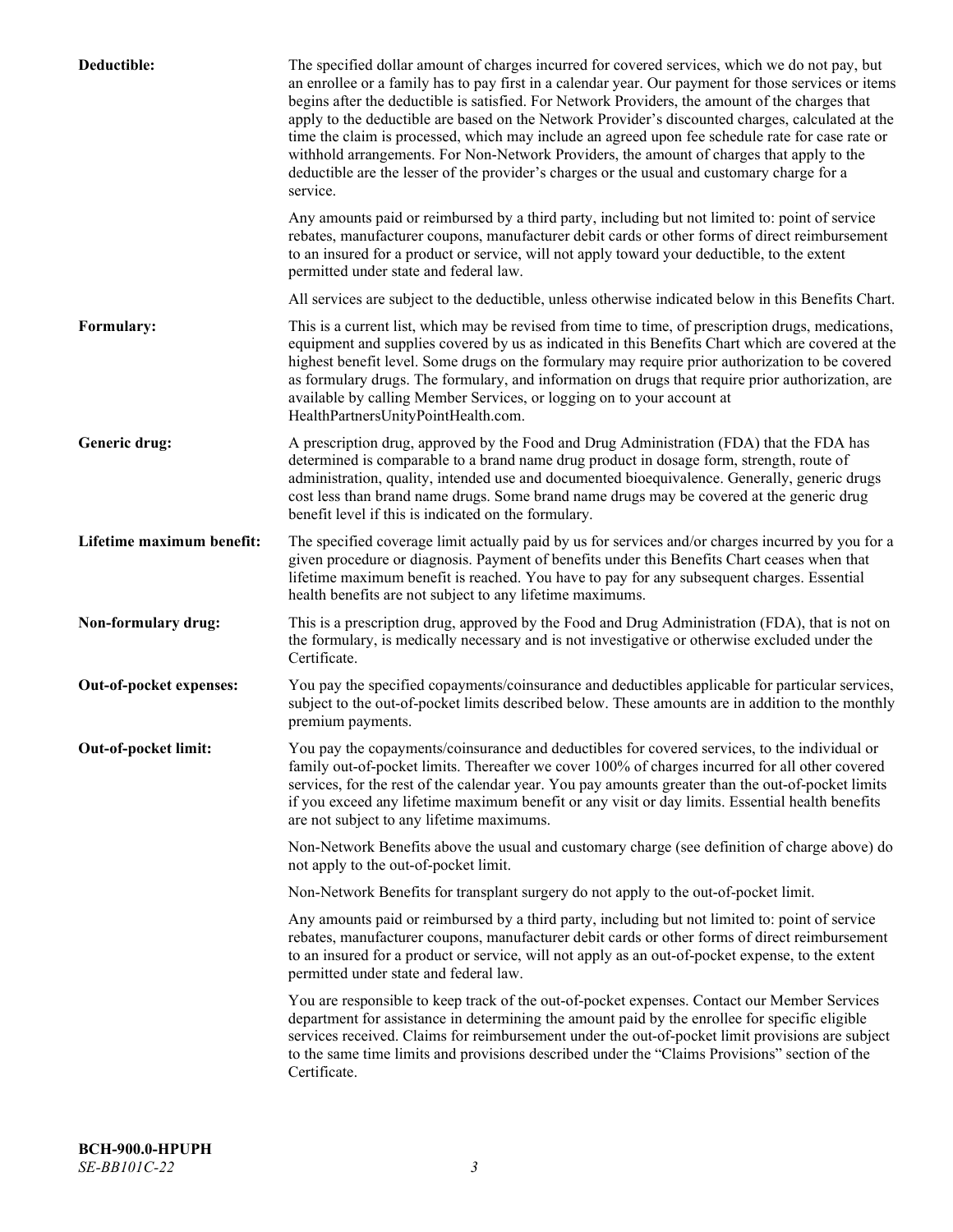| <b>Preventive drug list:</b> | This is a current list, which may be revised from time to time, of certain formulary preventive<br>prescription drugs and certain diabetic supplies, covered under the Plan as indicated in this<br>Benefits Chart. The Preventive Drug List is available by logging on to your account at<br>HealthPartnersUnityPointHealth.com or by calling Member Services.                                                                                                                                                                    |
|------------------------------|------------------------------------------------------------------------------------------------------------------------------------------------------------------------------------------------------------------------------------------------------------------------------------------------------------------------------------------------------------------------------------------------------------------------------------------------------------------------------------------------------------------------------------|
| <b>Specialty drug list:</b>  | This is a current list, which may be revised from time to time, of prescription drugs, medications,<br>equipment and supplies, which are typically bio-pharmaceuticals. The purpose of a specialty<br>drug list is to facilitate enhanced monitoring of complex therapies used to treat specific<br>conditions. Specialty drugs are covered by us as indicated in this Benefits Chart. The specialty<br>drug list is available by calling Member Services, or logging on to your account at<br>HealthPartnersUnityPointHealth.com. |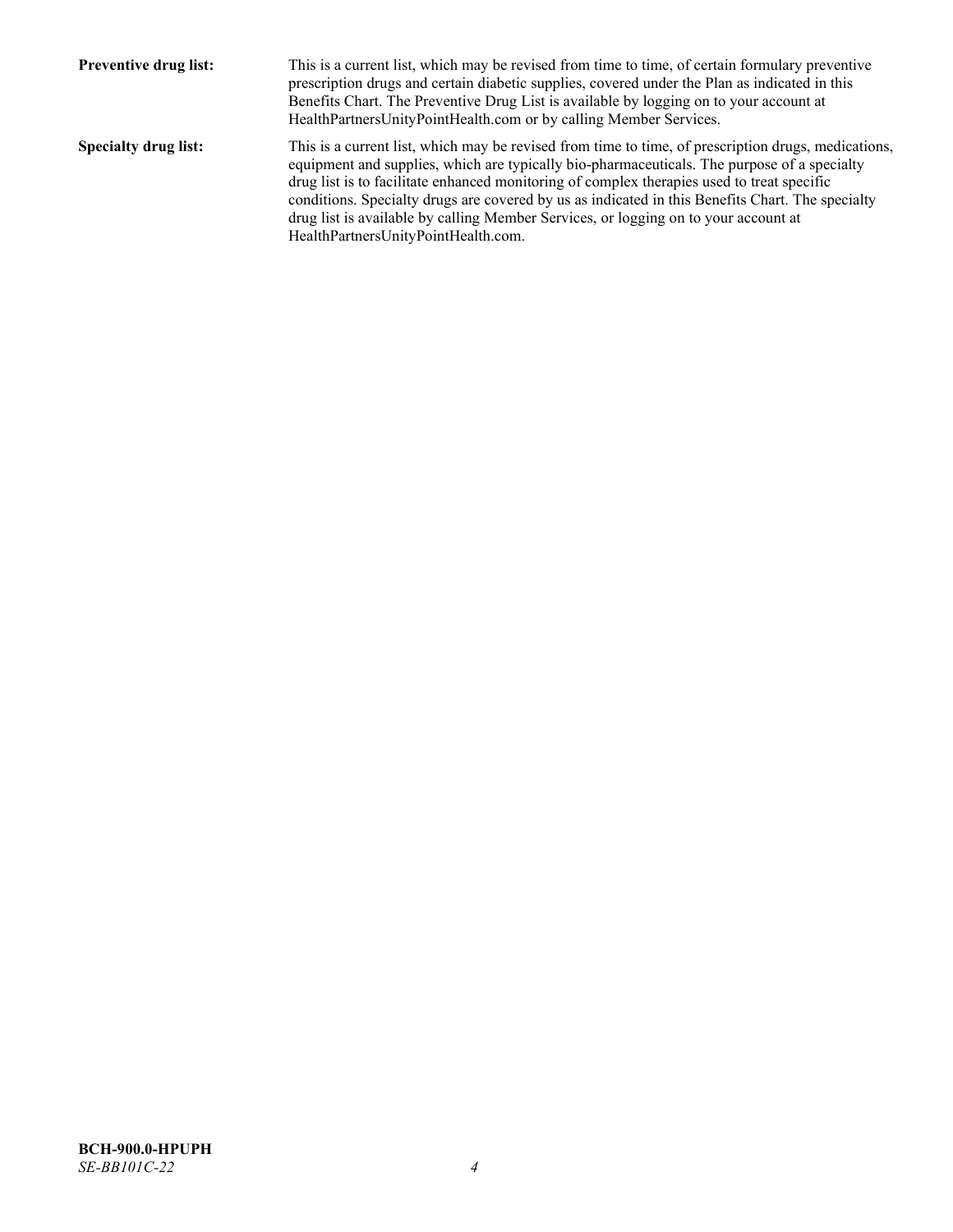# **DEDUCTIBLES, OUT-OF-POCKET LIMITS AND LIFETIME MAXIMUMS**

# **Individual calendar year deductible (applies to an employee enrolled for single coverage)**

| Network Benefits | <b>Non-Network Benefits</b> |
|------------------|-----------------------------|
| \$3,000          | \$10,000                    |

# **Family calendar year deductible (applies to an employee and dependents enrolled for family coverage)**

| <b>Network Benefits</b> | <b>Non-Network Benefits</b> |
|-------------------------|-----------------------------|
| \$6,000                 | \$20,000                    |

Separate deductibles must be satisfied under the Network Benefits and Non-Network Benefits.

Any amounts paid or reimbursed by a third party, including but not limited to: point of service rebates, manufacturer coupons, manufacturer debit cards or other forms of direct reimbursement to an insured for a product or service, will not apply toward your deductible, to the extent permitted under state and federal law.

### **Individual calendar year out-of-pocket limit (applies to an employee enrolled for single coverage)**

|         | <b>Network Benefits</b> | <b>Non-Network Benefits</b> |
|---------|-------------------------|-----------------------------|
| \$3,300 |                         | \$30,000                    |

**Family calendar year out-of-pocket limit (applies to an employee and dependents enrolled for family coverage)**

| <b>Network Benefits</b> | <b>Non-Network Benefits</b> |
|-------------------------|-----------------------------|
| \$6,600                 | \$60,000                    |

Separate out-of-pocket limits must be satisfied under the Network Benefits and Non-Network Benefits.

Non-Network Benefits above the usual and customary charge will not apply toward the individual or family out-of-pocket limit.

Non-Network Benefits for transplant surgery do not apply to the out-of-pocket limit.

Any amounts paid or reimbursed by a third party, including but not limited to: point of service rebates, manufacturer coupons, manufacturer debit cards or other forms of direct reimbursement to an insured for a product or service, will not apply as an out-ofpocket expense, to the extent permitted under state and federal law.

# **Lifetime maximum benefit for bariatric surgery**

| <b>Network Benefits</b> | <b>Non-Network Benefits</b> |
|-------------------------|-----------------------------|
| Unlimited.              | \$5,000                     |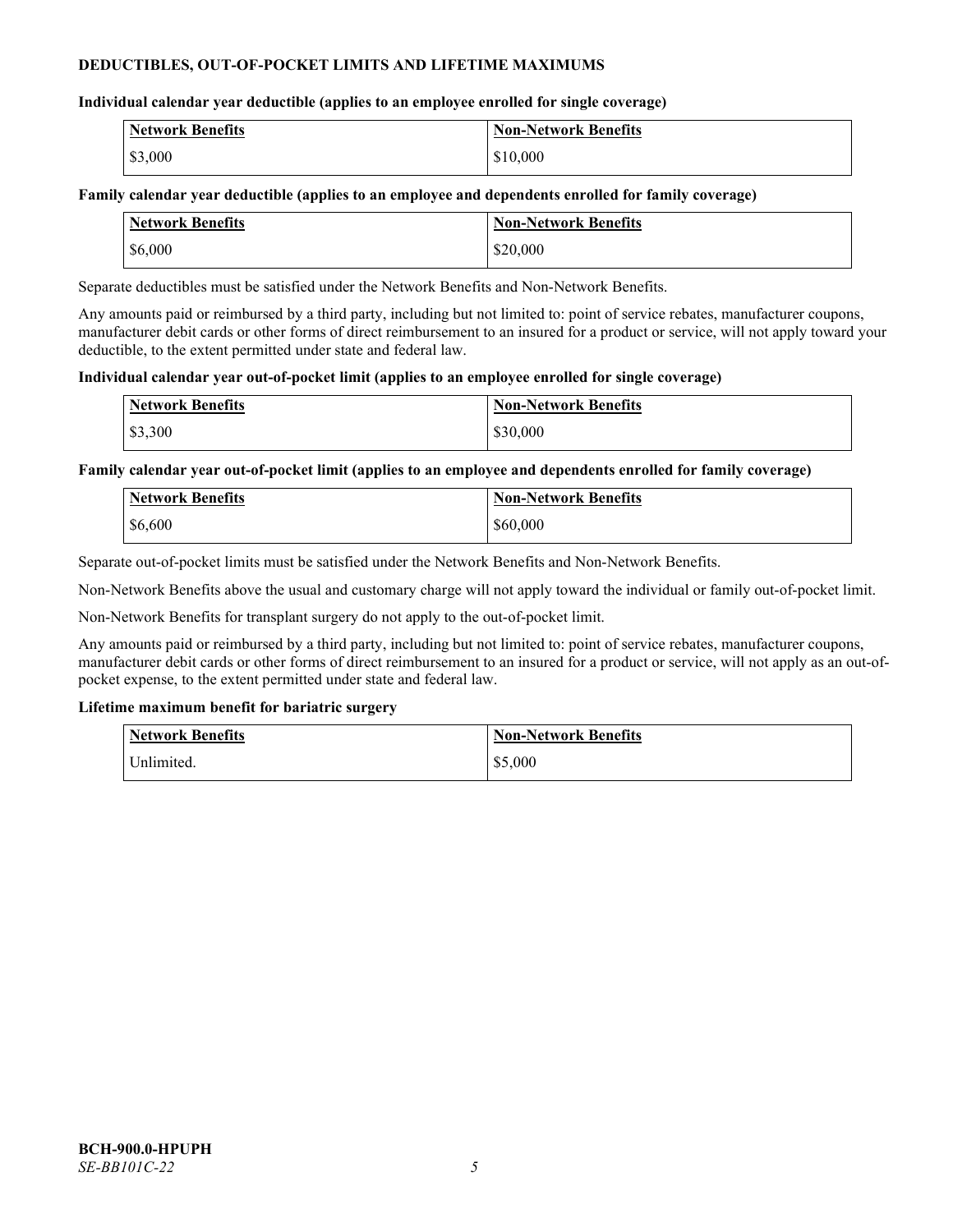# **AMBULANCE AND MEDICAL TRANSPORTATION**

#### **Covered Services:**

We cover ambulance and medical transportation for medical emergencies.

We also cover medically necessary, non-emergency ground and air medical transportation if it meets our coverage criteria.

Under the No Surprises Act, non-network air ambulance providers may not bill patients for more than their cost-sharing responsibility for the corresponding Network service.

Covered services and supplies are based on established medical policies, which are subject to periodic review and modification by the medical or dental directors. These medical policies (medical coverage criteria) and applicable prior authorization requirements are available by calling Member Services, or logging on to your account at [HealthPartnersUnityPointHealth.com.](https://www.healthpartnersunitypointhealth.com/)

| <b>Network Benefits</b>       | <b>Non-Network Benefits</b> |
|-------------------------------|-----------------------------|
| 100% of the charges incurred. | See Network Benefits.       |

#### **Not Covered:**

See "Services Not Covered" in the Group Certificate.

# **BEHAVIORAL HEALTH SERVICES**

#### **Covered Services:**

Covered services are based on established medical policies, which are subject to periodic review and modification by the medical directors. These medical policies (medical coverage criteria) are available by calling Member Services, or logging on to your account at [HealthPartnersUnityPointHealth.com.](https://www.healthpartnersunitypointhealth.com/)

### **Mental health services**

We cover services for mental health diagnoses as described in the Diagnostic and Statistical Manual of Mental Disorders – Fifth Edition (DSM-5) (most recent edition).

**Outpatient services including intensive outpatient and day treatment services:** We cover medically necessary outpatient professional mental health services for evaluation, crisis intervention, and treatment of mental health disorders.

A comprehensive diagnostic assessment will be used as the basis for a determination by a mental health professional, concerning the appropriate treatment and the extent of services required.

Outpatient services we cover for a diagnosed mental health condition include the following:

- Individual, group, family, and multi-family therapy;
- Medication management provided by a physician, certified nurse practitioner, or physician's assistant;
- Psychological testing services for the purposes of determining the differential diagnoses and treatment planning for patients currently receiving behavioral health services;
- Day treatment and intensive outpatient services in a licensed program;
- Partial hospitalization services in a licensed hospital or community mental health center;
- Psychotherapy and nursing services provided in the home if authorized by us; and
- Treatment for gender dysphoria.

| Network Benefits              | <b>Non-Network Benefits</b>  |
|-------------------------------|------------------------------|
| 100% of the charges incurred. | 50% of the charges incurred. |

#### **Group therapy**

| <b>Network Benefits</b>       | <b>Non-Network Benefits</b>  |
|-------------------------------|------------------------------|
| 100% of the charges incurred. | 50% of the charges incurred. |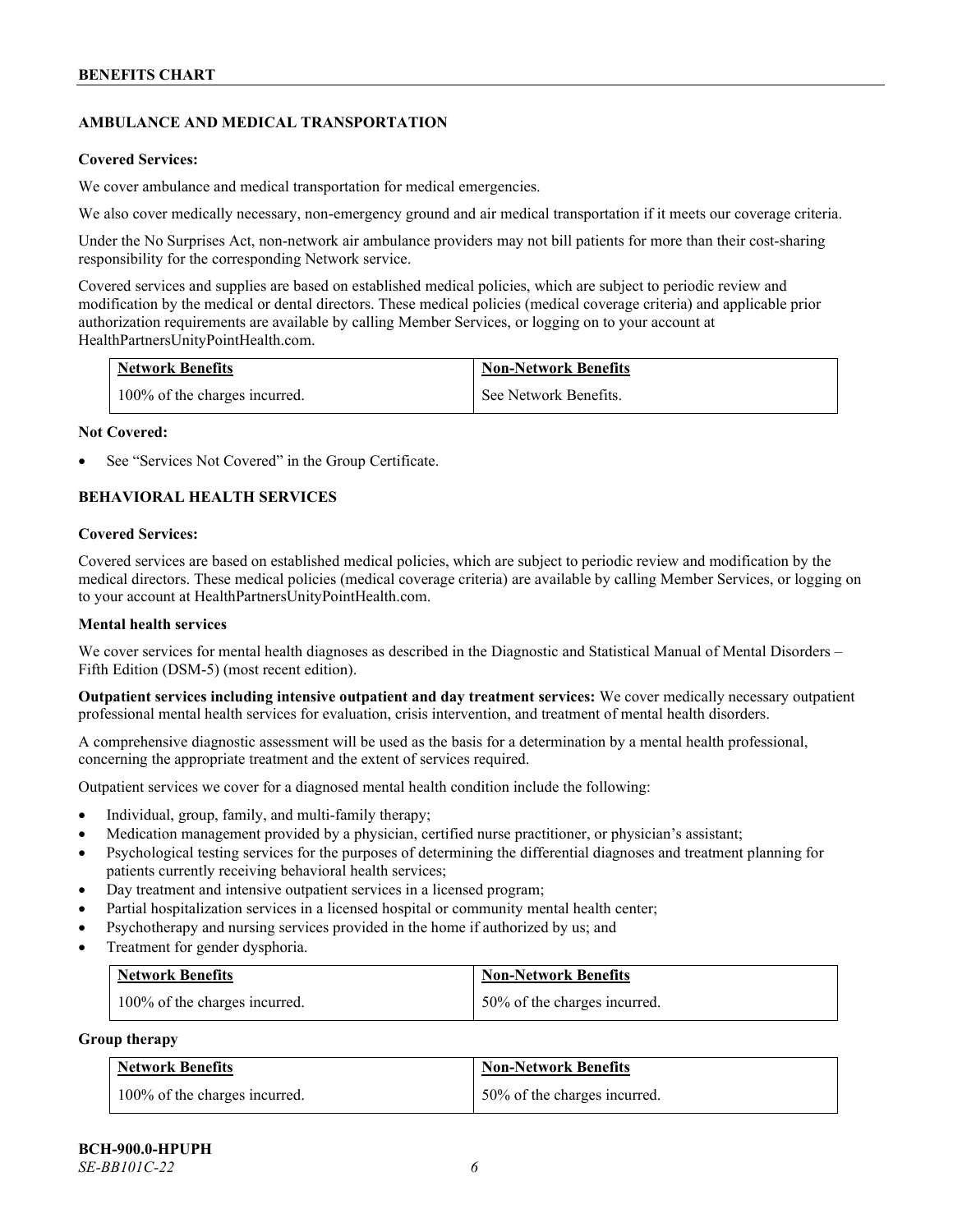**Inpatient services, including mental health residential treatment services:** We cover the following:

- Medically necessary inpatient services in a hospital and professional services for treatment of mental health disorders. Medical stabilization is covered under inpatient hospital services in the "Hospital and Skilled Nursing Facility Services" section; and
- Medically necessary mental health residential treatment services. This care must be authorized by us and provided by a hospital or residential behavioral health treatment facility licensed by the local state or Department of Health and Human Services. Services not covered under this benefit include halfway houses, group homes, extended care facilities, shelter services, correctional services, detention services, transitional services, group residential services, foster care services and wilderness programs.

| <b>Network Benefits</b>       | <b>Non-Network Benefits</b>  |
|-------------------------------|------------------------------|
| 100% of the charges incurred. | 50% of the charges incurred. |

#### **Substance use disorder (SUD) services**

We cover medically necessary services for assessments by a licensed alcohol and drug counselor and treatment of substance use disorders as defined in the latest edition of the DSM-5.

**Outpatient services, including intensive outpatient and day treatment services:** We cover medically necessary outpatient professional services for the diagnosis and treatment of substance use disorder. Substance use disorder treatment services must be provided by a program licensed by the local Department of Health and Human Services.

Outpatient services we cover for a diagnosed substance use disorder include the following:

- Individual, group, family, and multi-family therapy provided in an office setting;
- Opiate replacement therapy including methadone and buprenorphine treatment; and
- Day treatment and intensive outpatient services in a licensed program.

| <b>Network Benefits</b>       | <b>Non-Network Benefits</b>  |
|-------------------------------|------------------------------|
| 100% of the charges incurred. | 50% of the charges incurred. |

**Inpatient services:** We cover the following:

- Medically necessary inpatient services in a hospital or primary residential treatment in a licensed substance use disorder treatment center. Primary residential treatment is an intensive residential treatment program of limited duration, typically 30 days or less.
- Services provided in a hospital that is licensed by the local state and accredited by Medicare; and
- Detoxification services in a hospital or community detoxification facility if it is licensed by the local Department of Health and Human Services.

| <b>Network Benefits</b>       | <b>Non-Network Benefits</b>  |
|-------------------------------|------------------------------|
| 100% of the charges incurred. | 50% of the charges incurred. |

**Not Covered:**

See "Services Not Covered" in the Group Certificate.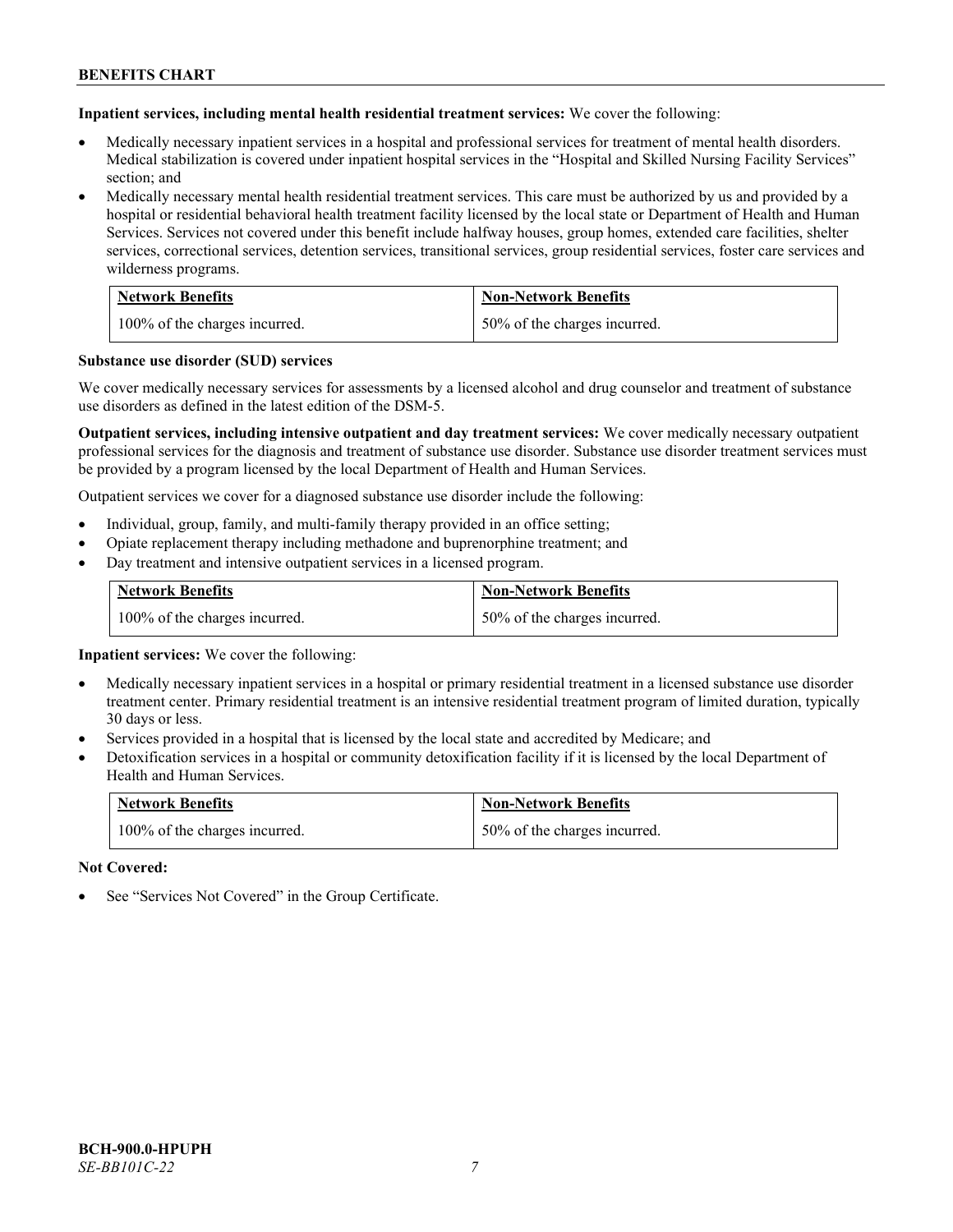# **CHIROPRACTIC SERVICES**

### **Covered Services:**

We cover chiropractic services for rehabilitative care. Chiropractic services are adjustments to any abnormal articulations of the human body, especially those of the spinal column, for the purpose of giving freedom of action to impinged nerves that may cause pain or deranged function.

Massage therapy which is performed in conjunction with other treatment/modalities by a chiropractor, is part of a prescribed treatment plan and is not billed separately is covered.

| <b>Network Benefits</b>       | <b>Non-Network Benefits</b>  |
|-------------------------------|------------------------------|
| 100% of the charges incurred. | 50% of the charges incurred. |

**Not Covered:**

- Massage therapy for the purpose of comfort or convenience of the insured.
- See "Services Not Covered" in the Group Certificate.

# **CLINICAL TRIALS**

#### **Covered Services:**

We cover certain routine services if you participate in a Phase I, Phase II, Phase III or Phase IV clinical trial that is conducted in relation to the prevention, detection, or treatment of cancer or other life-threatening disease or condition as defined in the Affordable Care Act. We cover routine patient costs for services that would be eligible under this Benefits Chart if the service were provided outside of a clinical trial.

| <b>Network Benefits</b>                              | <b>Non-Network Benefits</b>                          |
|------------------------------------------------------|------------------------------------------------------|
| Coverage level is same as corresponding Network      | Coverage level is same as corresponding Non-Network  |
| Benefits, depending on type of service provided such | Benefits, depending on type of service provided such |
| as Office Visits for Illness or Injury, Inpatient or | as Office Visits for Illness or Injury, Inpatient or |
| <b>Outpatient Hospital Services.</b>                 | <b>Outpatient Hospital Services.</b>                 |

# **Not Covered:**

- The investigative item, device or service itself.
- Items or services that are provided solely to satisfy data collection and analysis needs and that are not used in the direct clinical management of the patient.
- A service that is clearly inconsistent with widely accepted and established standards of care for a particular diagnosis.
- See "Services Not Covered" in the Group Certificate.

# **DENTAL SERVICES**

#### **Covered Services:**

We cover services as described below.

**Accidental dental services:** We cover dentally necessary services to treat and restore damage done to sound, natural, unrestored teeth as a result of an accidental injury. Coverage is for damage caused by external trauma to face and mouth only, not for cracked or broken teeth which result from biting or chewing. We cover restorations, root canals, crowns and replacement of teeth lost that are directly related to the accident in which the insured was involved. We cover initial exams, xrays, and palliative treatment including extractions, and other oral surgical procedures directly related to the accident. Subsequent treatment must be initiated within the specified timeframe and must be directly related to the accident. We do not cover restoration and replacement of teeth that are not "sound and natural" at the time of the accident.

Full mouth rehabilitation to correct occlusion (bite) and malocclusion (misaligned teeth not due to the accident) are not covered.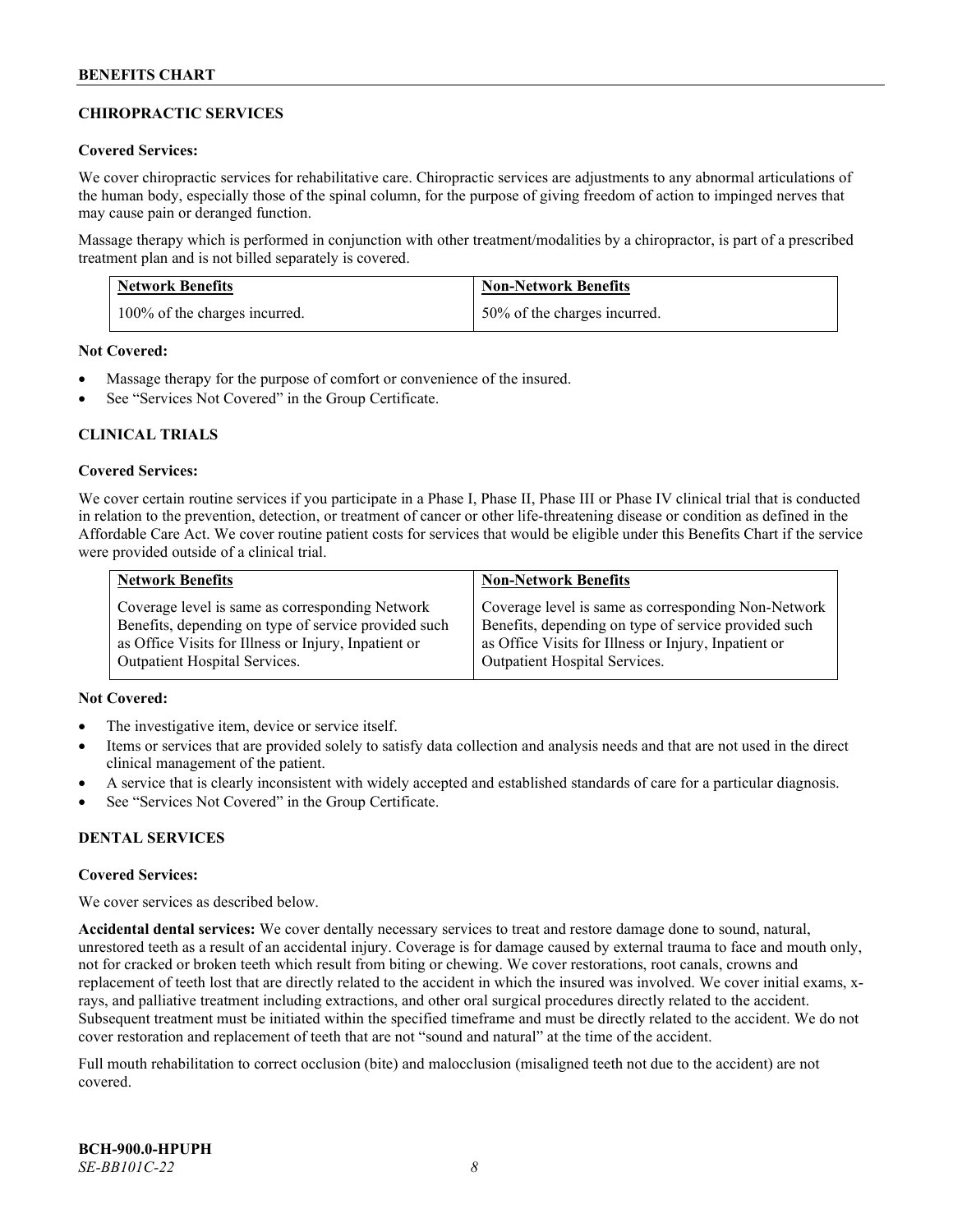When an implant-supported dental prosthetic treatment is pursued, the accidental dental benefit will be applied to the prosthetic procedure. Benefits are limited to the amount that would be paid toward the placement of a removable dental prosthetic appliance that could be used in the absence of implant treatment. Care must be provided or pre-authorized by a network dentist.

| <b>Network Benefits</b>       | <b>Non-Network Benefits</b>  |
|-------------------------------|------------------------------|
| 100% of the charges incurred. | 50% of the charges incurred. |

For all accidental dental services, treatment and/or restoration must be initiated within six months of the date of the injury. Coverage is limited to the initial course of treatment and/or initial restoration. Services must be provided within 24 months of the date of injury to be covered.

# **Medical referral dental services**

**Medically necessary outpatient dental services:** We cover medically necessary outpatient dental services. Coverage is limited to dental services required for treatment of an underlying medical condition, e.g., removal of teeth to complete radiation treatment for cancer of the jaw, cysts and lesions.

| <b>Network Benefits</b>       | <b>Non-Network Benefits</b>  |
|-------------------------------|------------------------------|
| 100% of the charges incurred. | 50% of the charges incurred. |

**Medically necessary hospitalization and anesthesia for dental care:** We cover medically necessary hospitalization and anesthesia for dental care. This is limited to charges incurred by an insured who: (1) is a child under age five; (2) is severely disabled; (3) has a medical condition, and requires hospitalization or general anesthesia for dental care treatment; or (4) is a child between age five and 12 and care in dental offices has been attempted unsuccessfully and usual methods of behavior modification have not been successful, or when extensive amounts of restorative care, exceeding four appointments, are required. The requirement of a hospital setting must be due to an insured's underlying medical condition. Coverage is limited to facility and anesthesia charges. Anesthesia is covered in a hospital or a dental office. Oral surgeon/dentist professional fees are not covered. The following are examples, though not all-inclusive, of medical conditions which may require hospitalization for dental services: severe asthma, severe airway obstruction or hemophilia. Hospitalization required due to the behavior of the insured or due to the extent of the dental procedure is not covered.

| <b>Network Benefits</b>       | <b>Non-Network Benefits</b>  |
|-------------------------------|------------------------------|
| 100% of the charges incurred. | 50% of the charges incurred. |

**Medical complications of dental care:** We cover medical complications of dental care. Treatment must be medically necessary care and related to medical complications of non-covered dental care, including complications of the head, neck, or substructures.

| <b>Network Benefits</b>       | <b>Non-Network Benefits</b>  |
|-------------------------------|------------------------------|
| 100% of the charges incurred. | 50% of the charges incurred. |

**Oral surgery:** We cover oral surgery. Coverage is limited to treatment of medical conditions requiring oral surgery, such as treatment of oral neoplasm, non-dental cysts, fracture of the jaws, trauma of the mouth and jaws, and any other oral surgery procedures provided as medically necessary dental services.

| <b>Network Benefits</b>       | <b>Non-Network Benefits</b>  |
|-------------------------------|------------------------------|
| 100% of the charges incurred. | 50% of the charges incurred. |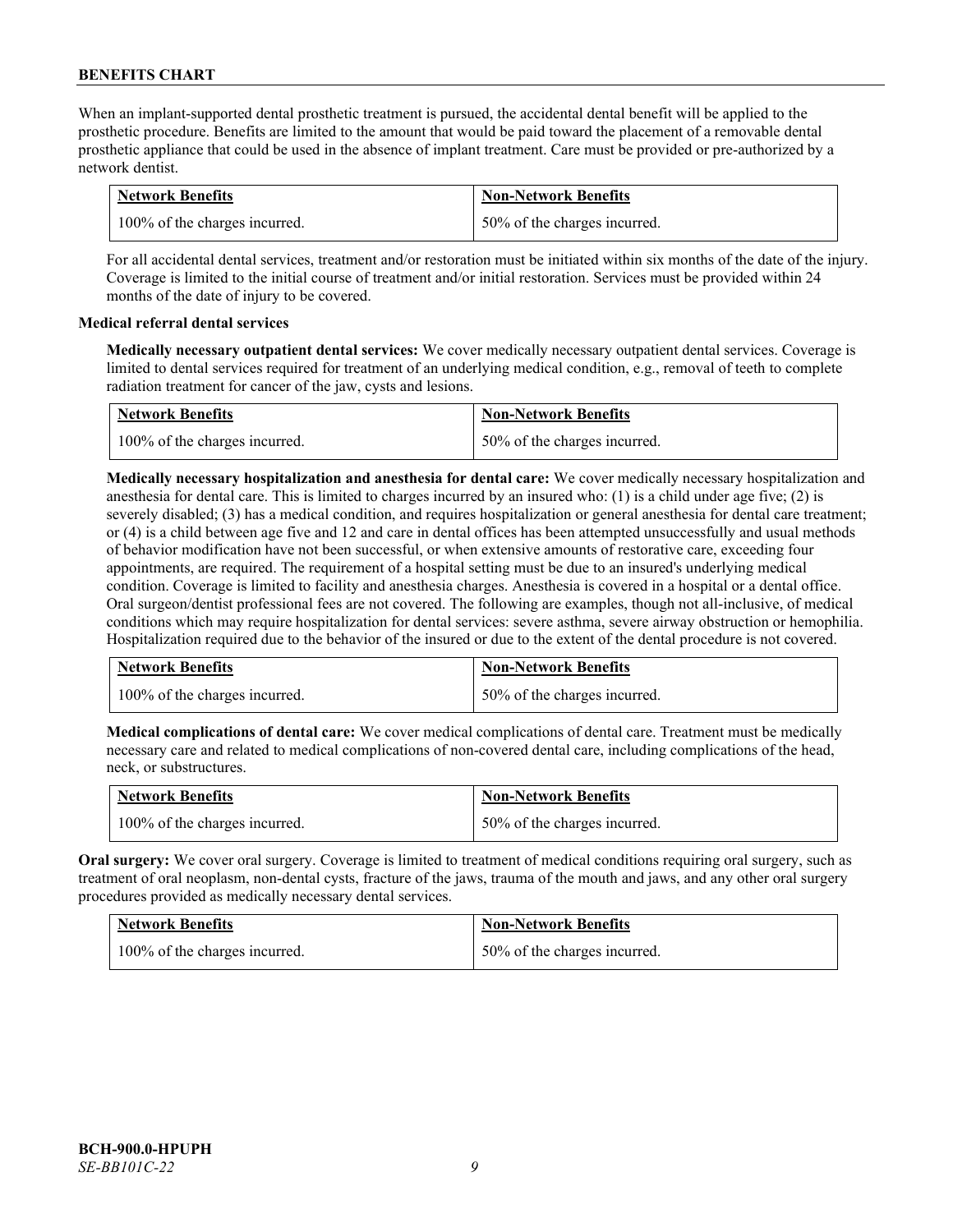**Treatment of cleft lip and cleft palate of a dependent child:** We cover treatment of cleft lip and cleft palate of a dependent child to age 26, including orthodontic treatment and oral surgery directly related to the cleft. Benefits are limited to inpatient or outpatient expenses arising from medical and dental treatment that was scheduled or initiated prior to the dependent turning age 19. Dental services which are not required for the treatment of cleft lip or cleft palate are not covered. If a dependent child covered under the Certificate is also covered under a dental plan which includes orthodontic services, that dental plan shall be considered primary for the necessary orthodontic services. Oral appliances are subject to the same copayment, conditions and limitations as durable medical equipment.

| <b>Network Benefits</b>       | <b>Non-Network Benefits</b>  |
|-------------------------------|------------------------------|
| 100% of the charges incurred. | 50% of the charges incurred. |

**Treatment of temporomandibular disorder (TMD) and craniomandibular disorder (CMD):** We cover surgical and nonsurgical treatment of temporomandibular disorder (TMD) and craniomandibular disorder (CMD), which is medically necessary care. Dental services which are not required to directly treat TMD or CMD are not covered.

| <b>Network Benefits</b>       | <b>Non-Network Benefits</b>  |
|-------------------------------|------------------------------|
| 100% of the charges incurred. | 50% of the charges incurred. |

#### **Not Covered:**

- Dental treatment, procedures or services not listed in this Benefits Chart.
- Accident related dental services if treatment is (1) provided to teeth which are not sound and natural, (2) to teeth which have been restored, (3) initiated beyond six months from the date of the injury, (4) received beyond the initial treatment or restoration or (5) received beyond 24 months from the date of injury.
- Oral surgery to remove wisdom teeth, except as stated in the pediatric dental amendment.
- Orthognathic treatment or procedures and all related services.
- See "Services Not Covered" in the Group Certificate.

### **DIABETES AND HYPERTENSION DISEASE MANAGEMENT PROGRAM**

#### **Covered Services:**

If you meet criteria for coverage, you may qualify for the diabetes and/or hypertension disease management program.

The program covers group health coaching which focuses on weight loss, exercise, behavior modification and health education through Omada Health.

| <b>Network Benefits</b>                                     | <b>Non-Network Benefits</b> |
|-------------------------------------------------------------|-----------------------------|
| 100% of the charges incurred.<br>Deductible does not apply. | Not applicable.             |

#### **Not Covered:**

See "Services Not Covered" in the Group Certificate.

# **DIABETIC EQUIPMENT AND SUPPLIES**

#### **Covered Services:**

We cover physician prescribed medically appropriate and necessary drugs and supplies used in the management and treatment of diabetes for insureds with gestational, Type I or Type II diabetes including durable diabetic equipment and disposable supplies, as described below.

Certain items are only covered if your condition meets our coverage criteria and obtained through an authorized vendor. For more information on what we cover and any prior authorization requirements, call Member Services or log on to your account at [HealthPartnersUnityPointHealth.com.](https://www.healthpartnersunitypointhealth.com/)

Insulin and medications for diabetes are covered as outpatient drugs under the "Prescription Drug Services" section.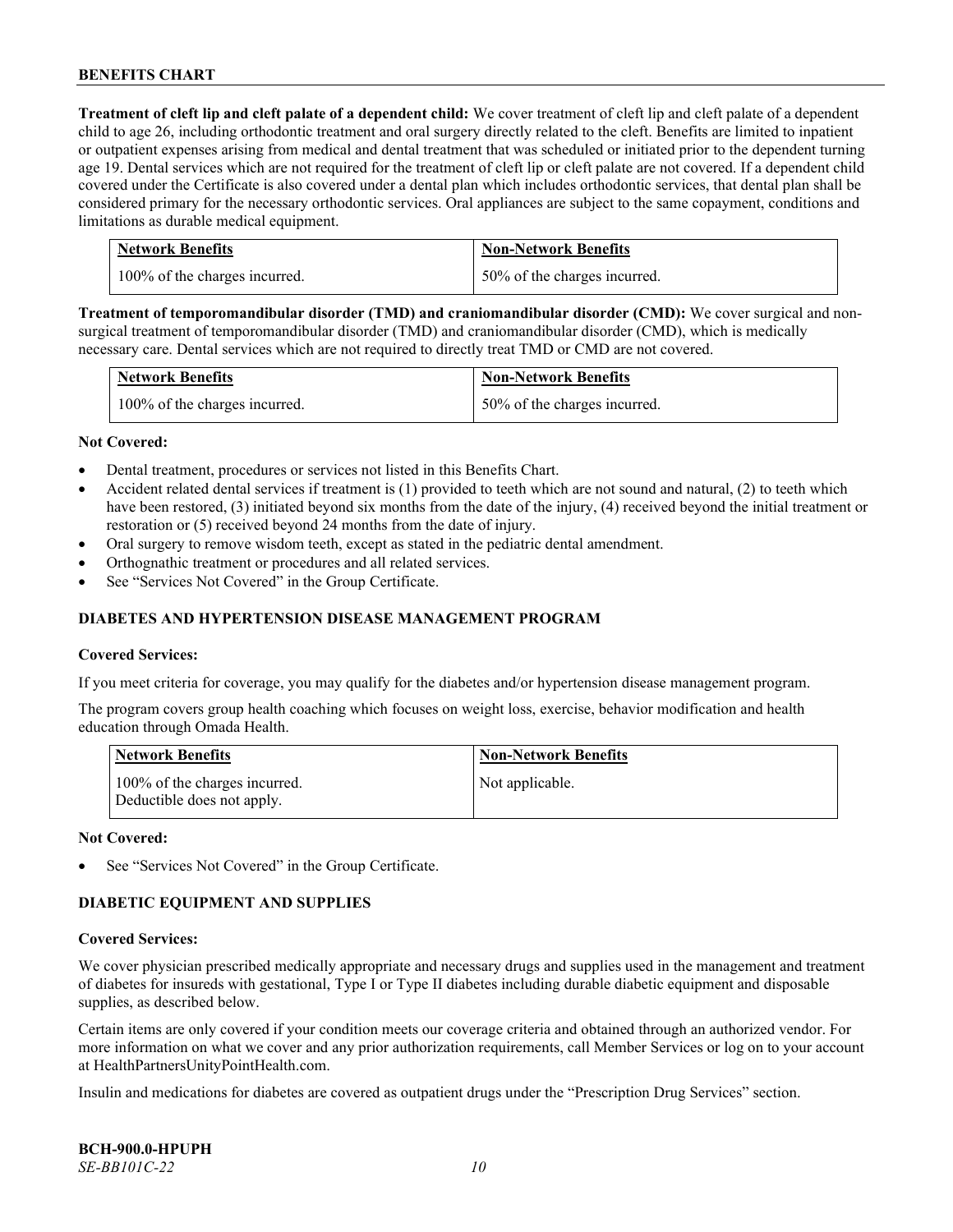**Pumps and pump supplies.** These include diabetic insulin pumps, diabetic infusion pumps and infusion pump supplies such as infusion sets, tubing, connectors and syringe reservoirs.

| <b>Network Benefits</b>                                                                                               | <b>Non-Network Benefits</b>  |
|-----------------------------------------------------------------------------------------------------------------------|------------------------------|
| Pumps received at a pharmacy:<br>100% of the charges incurred.                                                        | 50% of the charges incurred. |
| Pumps received from a non-pharmacy provider:<br>100% of the charges incurred if purchased from an<br>approved vendor. |                              |

# **All other diabetic durable equipment and supplies**

**Durable diabetic equipment and supplies**. These include continuous glucose monitoring system (CGMS), transmitter, sensors and receivers, diabetic blood glucose monitors and control/calibrating solutions (for checking accuracy or testing equipment and test strips).

**Disposable diabetic supplies.** These are one-time use supplies, including syringes, lancets, lancet devices, blood and urine ketone test strips, and needles.

Certain diabetic supplies and equipment must be purchased at a pharmacy.

| <b>Network Benefits</b>                                                                                                                        | <b>Non-Network Benefits</b>  |
|------------------------------------------------------------------------------------------------------------------------------------------------|------------------------------|
| If received through a pharmacy:<br>Diabetic supplies on the Preventive Drug List:                                                              | 50% of the charges incurred. |
| Generic formulary drugs from the Preventive Drug List<br>are covered at 100% of the charges incurred.                                          |                              |
| Brand name formulary drugs from the Preventive Drug<br>List are covered at 100% of the charges incurred,<br>subject to your copayment of \$60. |                              |
| Deductible does not apply.                                                                                                                     |                              |
| All other diabetic supplies purchased at a pharmacy:                                                                                           |                              |
| 100% of the charges incurred.                                                                                                                  |                              |
| If received through a non-pharmacy provider:<br>100% of the charges incurred if purchased from an<br>approved vendor.                          |                              |

#### **Limitations:**

- No more than a 93-day supply of diabetic supplies is covered and dispensed at a time.
- We require that certain diabetic supplies and equipment be purchased at a pharmacy.
- Diabetic supplies and equipment are limited to certain models and brands.
- Durable medical equipment and supplies must be obtained from or repaired by approved vendors.
- Covered services and supplies are based on established medical policies which are subject to periodic review and modification by the medical directors. Our coverage policy for diabetic supplies includes information on our required models and brands. These medical policies (medical coverage criteria) are available by calling Member Services, or logging on to your account a[t HealthPartnersUnityPointHealth.com.](https://www.healthpartnersunitypointhealth.com/)

# **Not Covered:**

- Replacement or repair of any covered items, if the items are (i) damaged or destroyed by misuse, abuse or carelessness, (ii) lost; or (iii) stolen.
- Duplicate or similar items.
- Labor and related charges for repair of any covered items which are more than the cost of replacement by an approved vendor.
- Batteries for monitors and equipment.

**BCH-900.0-HPUPH** *SE-BB101C-22 11*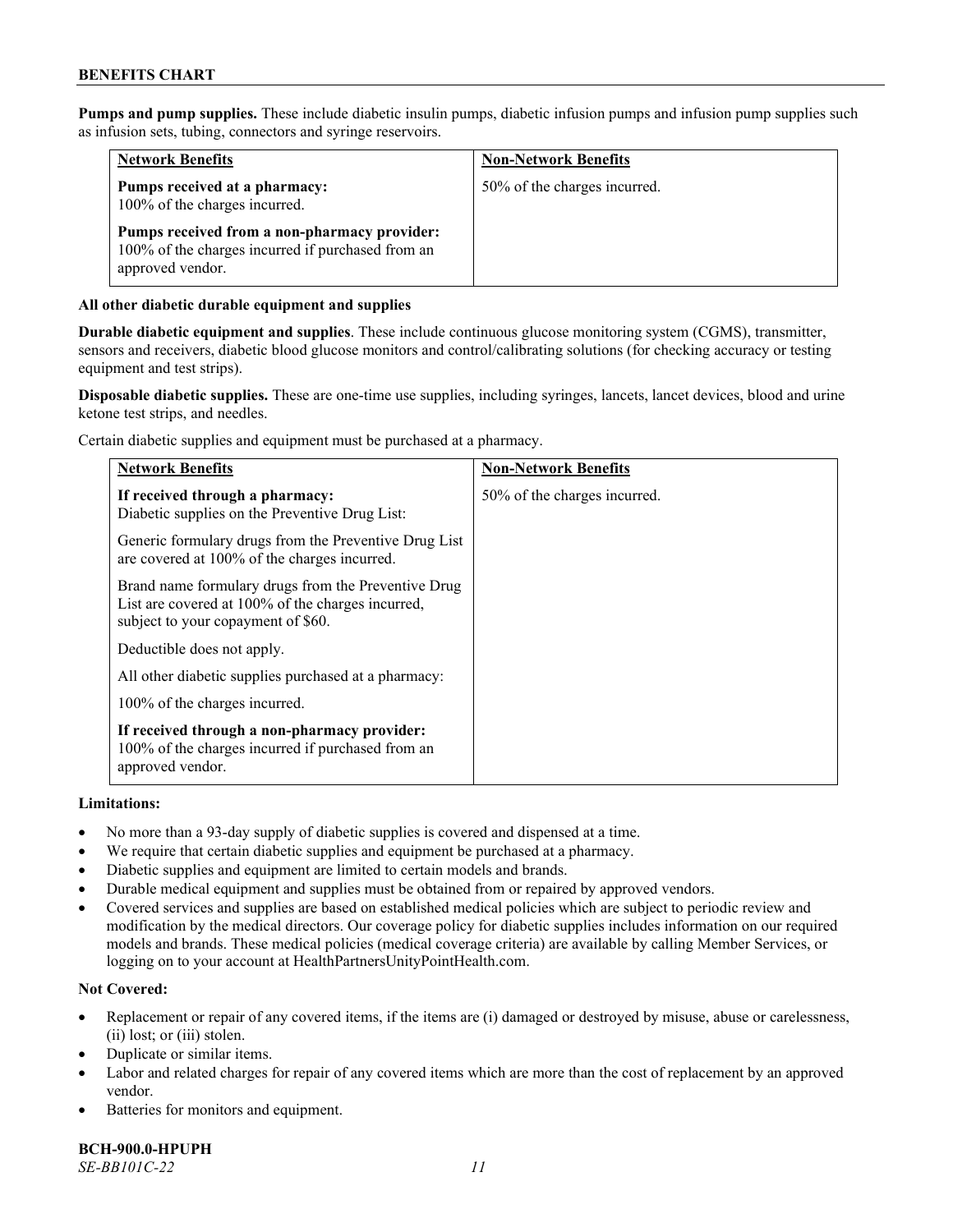- Sales tax, mailing, delivery charges, service call charges.
- See "Services Not Covered" in the Group Certificate.

# **DIAGNOSTIC IMAGING SERVICES**

# **Covered Services:**

We cover diagnostic imaging, when ordered by a provider and provided in a clinic or outpatient hospital facility.

To see the benefit level for inpatient hospital or skilled nursing facility services, see benefits under "Inpatient Hospital and Skilled Nursing Facility Services."

### **Outpatient magnetic resonance imaging (MRI) and computed tomography (CT)**

| Network Benefits                 | Non-Network Benefits         |
|----------------------------------|------------------------------|
| $100\%$ of the charges incurred. | 50% of the charges incurred. |

#### **All other outpatient diagnostic imaging services**

#### **Services for illness or injury**

| <b>Network Benefits</b>       | <b>Non-Network Benefits</b>  |
|-------------------------------|------------------------------|
| 100% of the charges incurred. | 50% of the charges incurred. |

#### **Preventive services (MRI/CT procedures are not considered preventive)**

Diagnostic imaging services associated with preventive services are covered at the benefit level shown in the "Preventive Services" section of this Benefits Chart.

#### **Not Covered:**

See "Services Not Covered" in the Group Certificate.

# **DURABLE MEDICAL EQUIPMENT, PROSTHETICS, ORTHOTICS AND SUPPLIES**

#### **Covered Services:**

We cover equipment and services, as described below.

We cover durable medical equipment and services, prosthetics, orthotics, and supplies, subject to the limitations below, including certain disposable supplies and enteral feedings.

We cover special dietary treatment for phenylketonuria (PKU) and oral amino acid based elemental formula if it meets our medical coverage criteria.

Diabetic equipment and supplies are covered under the "Diabetic Equipment and Supplies" section of this Benefits Chart.

#### **Special dietary treatment for Phenylketonuria (PKU) if it meets our medical coverage criteria**

| <b>Network Benefits</b>       | Non-Network Benefits           |
|-------------------------------|--------------------------------|
| 100% of the charges incurred. | 1 50% of the charges incurred. |

#### **Oral amino acid based elemental formula if it meets our medical coverage criteria**

| <b>Network Benefits</b>       | <b>Non-Network Benefits</b>  |
|-------------------------------|------------------------------|
| 100% of the charges incurred. | 50% of the charges incurred. |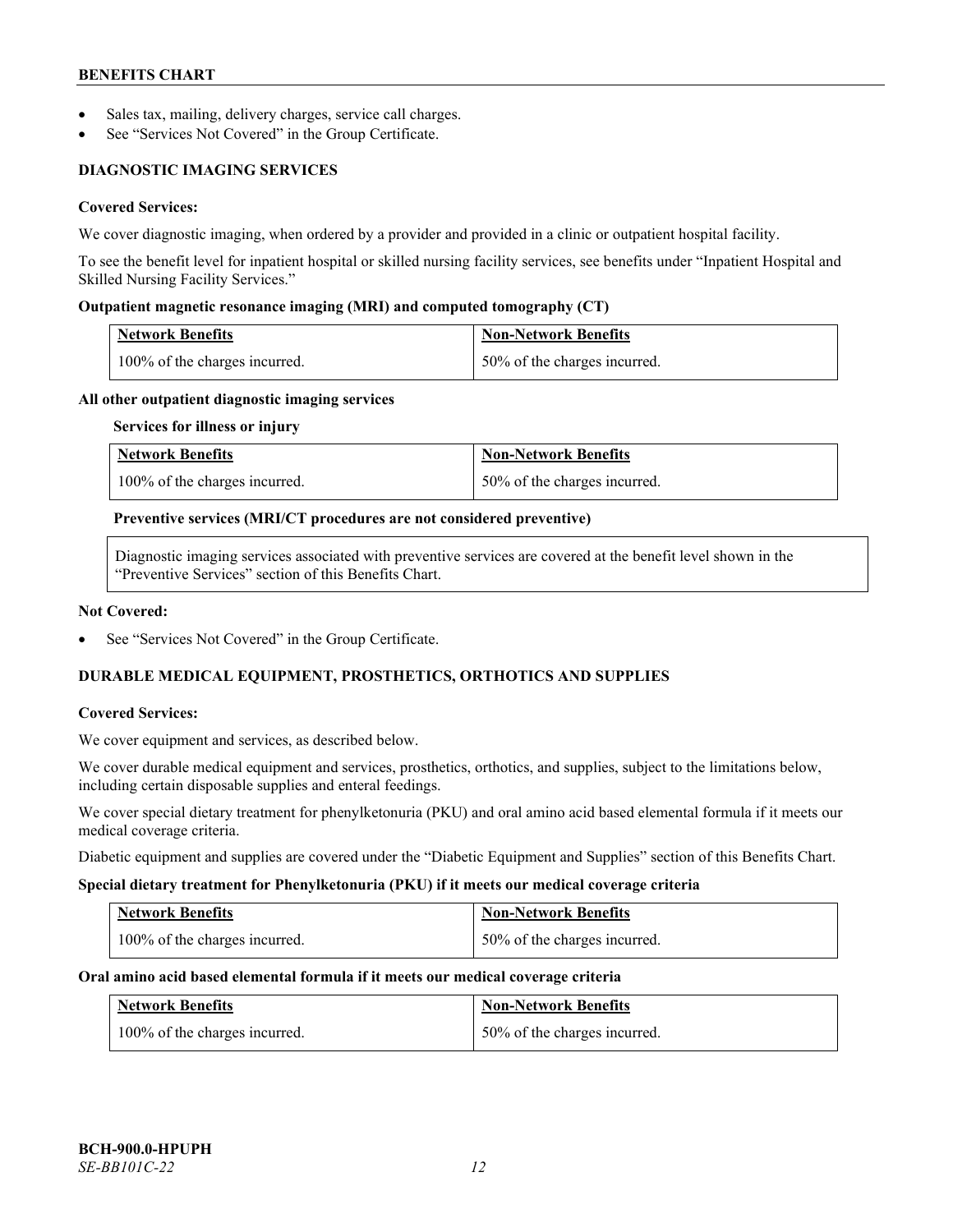#### **Prosthetic limb devices to replace in whole or in part, an arm or leg**

| <b>Network Benefits</b>       | <b>Non-Network Benefits</b>  |
|-------------------------------|------------------------------|
| 100% of the charges incurred. | 50% of the charges incurred. |

# **All other durable medical equipment, prosthetics, orthotics and supplies**

| <b>Network Benefits</b>       | <b>Non-Network Benefits</b>  |
|-------------------------------|------------------------------|
| 100% of the charges incurred. | 50% of the charges incurred. |

### **Limitations:**

Coverage of durable medical equipment is limited by the following:

- Payment will not exceed the cost of an alternate piece of equipment or service that is effective and medically necessary.
- For prosthetic benefits, other than oral appliances for cleft lip and cleft palate, payment will not exceed the cost of an alternate piece of equipment or service that is effective, medically necessary and enables insureds to conduct standard activities of daily living.
- We reserve the right to determine if an item will be approved for rental vs. purchase.
- Durable medical equipment and supplies must be obtained from or repaired by approved vendors.
- Covered services and supplies are based on established medical policies which are subject to periodic review and modification by the medical or dental directors. Our coverage policy for diabetic supplies includes information on our required models and brands. These medical policies (medical coverage criteria) are available by calling Member Services, or logging on to your account at [HealthPartnersUnityPointHealth.com.](https://www.healthpartnersunitypointhealth.com/)

# **Not Covered:**

Items which are not eligible for coverage include, but are not limited to:

- Replacement or repair of any covered items, if the items are (i) damaged or destroyed by misuse, abuse or carelessness, (ii) lost; or (iii) stolen.
- Duplicate or similar items.
- Labor and related charges for repair of any covered items which are more than the cost of replacement by an approved vendor.
- Sales tax, mailing, delivery charges, service call charges.
- Items which are primarily educational in nature or for hygiene, vocation, comfort, convenience or recreation.
- Communication aids or devices: equipment to create, replace or augment communication abilities including, but not limited to, speech processors, receivers, communication boards, or computer or electronic assisted communication.
- Hearing aids (implantable and external, including osseointegrated or bone anchored) and their fitting. This exclusion does not apply to cochlear implants.
- Eyeglasses, contact lenses and their fitting, measurement and adjustment, except as specifically described in this Benefits Chart.
- Hair prostheses (wigs).
- Household equipment which primarily has customary uses other than medical, such as, but not limited to, exercise cycles, air purifiers, central or unit air conditioners, water purifiers, non-allergenic pillows, mattresses or waterbeds.
- Household fixtures including, but not limited to, escalators or elevators, ramps, swimming pools and saunas.
- Modifications to the structure of the home including, but not limited to, wiring, plumbing or charges for installation of equipment.
- Vehicle, car or van modifications including, but not limited to, hand brakes, hydraulic lifts and car carrier.
- Rental equipment while owned equipment is being repaired by non-contracted vendors, beyond one month rental of medically necessary equipment.
- Other equipment and supplies, including but not limited to assistive devices, that we determine are not eligible for coverage.
- See "Services Not Covered" in the Group Certificate.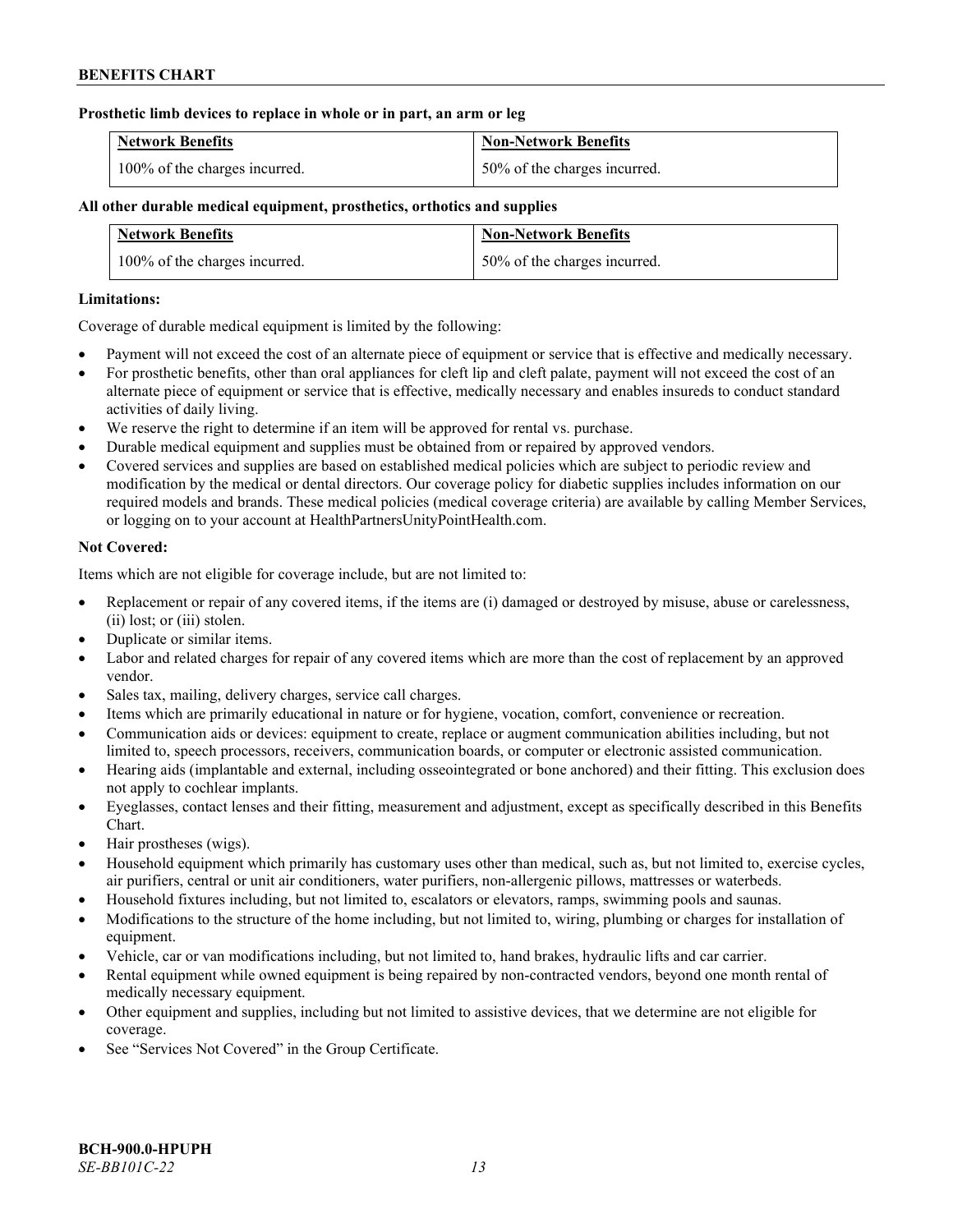### **EMERGENCY AND URGENTLY NEEDED CARE SERVICES**

### **Covered Services:**

We cover services for emergency care and urgently needed care if the services are otherwise eligible for coverage under this Benefits Chart.

**Urgently needed care.** These are services to treat an unforeseen illness or injury, which are required in order to prevent a serious deterioration in your health, and which cannot be delayed until the next available clinic or office hours.

#### **Urgently needed care at clinics**

| <b>Network Benefits</b>       | <b>Non-Network Benefits</b> |
|-------------------------------|-----------------------------|
| 100% of the charges incurred. | See Network Benefits.       |

**Emergency care.** These are services to treat: (1) the sudden, unexpected onset of illness or injury which, if left untreated or unattended until the next available clinic or office hours, would result in hospitalization, or (2) a condition requiring professional health services immediately necessary to preserve life or stabilize health, or with respect to a pregnant woman having contractions, that there is inadequate time to safely transfer the woman to another hospital for delivery or that a transfer may pose a threat to the health or safety of the woman or unborn child. Emergency care includes emergency services as defined in Division BB, Title I, Section 102 of the Consolidated Appropriations Act of 2021. Emergency care also includes an immediate response service available on a 24-hour, seven-day-a-week basis for each child, or person, having a psychiatric crisis, a mental health crisis, or a mental health emergency.

When reviewing claims for coverage of emergency services, our medical director will take into consideration a reasonable layperson's belief that the circumstances required immediate medical care that could not wait until the next working day or next available clinic appointment.

Under the No Surprises Act, Non-Network emergency care providers may not bill patients for more than their cost-sharing responsibility for the corresponding Network service

#### **Emergency care in a hospital emergency room, including professional services of a physician**

| <b>Network Benefits</b>       | <b>Non-Network Benefits</b> |
|-------------------------------|-----------------------------|
| 100% of the charges incurred. | See Network Benefits.       |

**Inpatient emergency care in a hospital, including post-stabilization services as required under the federal No Surprises Act and its implementing regulations**

| <b>Network Benefits</b>       | <b>Non-Network Benefits</b> |
|-------------------------------|-----------------------------|
| 100% of the charges incurred. | See Network Benefits.       |

#### **Not Covered:**

See "Services Not Covered" in the Group Certificate.

# **GENE THERAPY**

#### **Covered Services:**

We cover gene therapy treatment that meets our current medical coverage criteria.

| <b>Network Benefits</b>                                                                                                                                                                                  | <b>Non-Network Benefits</b> |
|----------------------------------------------------------------------------------------------------------------------------------------------------------------------------------------------------------|-----------------------------|
| Coverage level is same as corresponding Network<br>Benefits, depending on type of service provided, such<br>as Office Visits for Illness or Injury, Inpatient or<br><b>Outpatient Hospital Services.</b> | No coverage.                |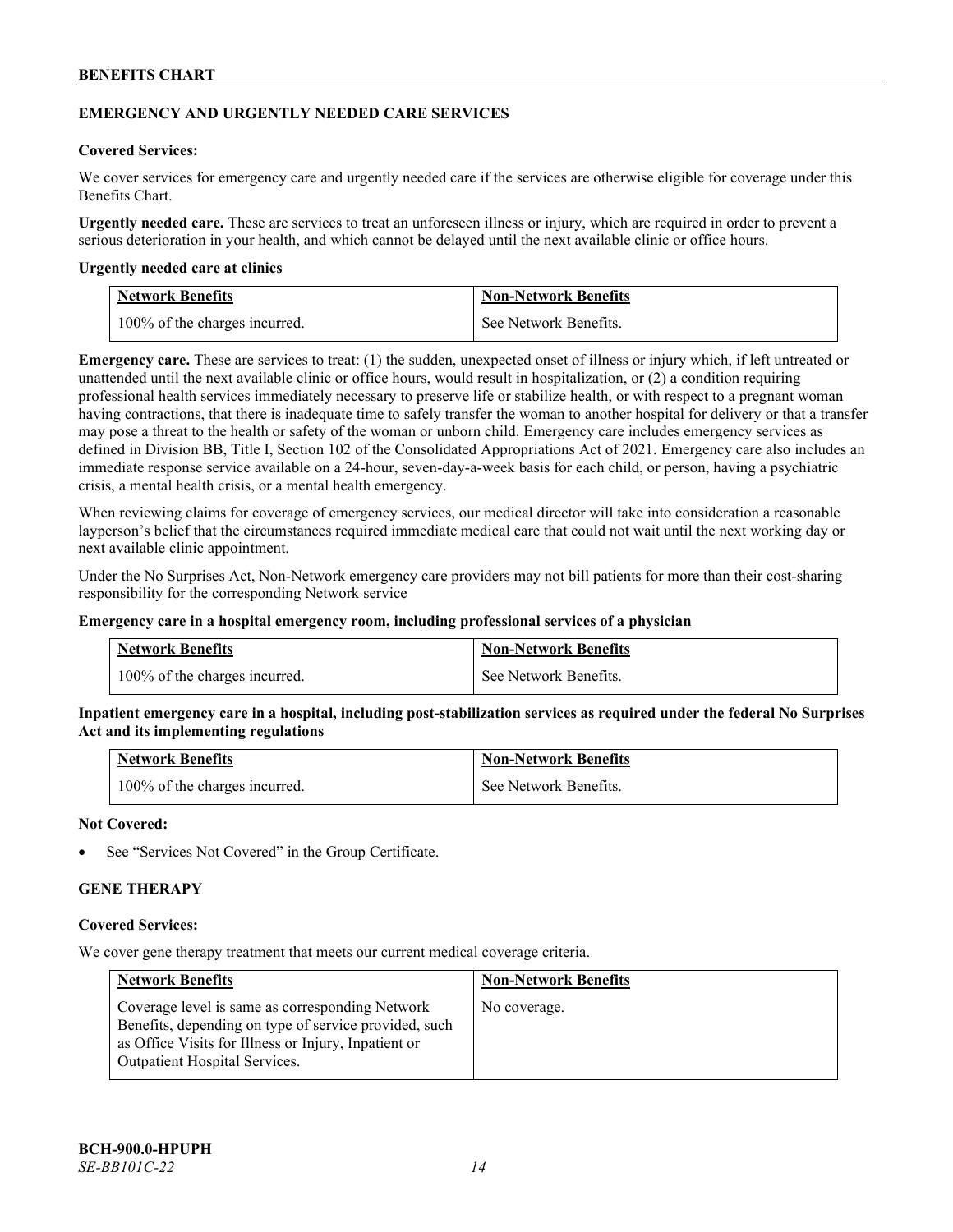# **Limitations:**

- Gene therapy must be provided by a designated provider.
- Specific types of gene therapy are limited to therapies and conditions specified in our medical coverage criteria.

# **Not Covered:**

See "Services Not Covered" in the Group Certificate.

# **HEALTH EDUCATION**

# **Covered Services:**

We cover education for preventive services and education for the management of chronic health problems (such as diabetes). Coverage includes medical nutrition therapy, that is provided by a certified, registered, or licensed health care professional working in a program consistent with the national standards of diabetes self-management education as established by the American Diabetes Association.

| <b>Network Benefits</b>                                     | <b>Non-Network Benefits</b>  |
|-------------------------------------------------------------|------------------------------|
| 100% of the charges incurred.<br>Deductible does not apply. | 50% of the charges incurred. |

# **Not Covered:**

See "Services Not Covered" in the Group Certificate.

# **HOME HEALTH SERVICES**

# **Covered Services:**

We cover the following services:

- Skilled nursing treatment in the home intended to provide a safe transition from other levels of care;
- Physical therapy, occupational therapy, speech therapy, respiratory therapy and other therapeutic services;
- Non-routine prenatal and postnatal services;
- Routine postnatal well child visits as described in the coverage criteria;
- Phototherapy services for newborns;
- Home health aide services and other eligible home health services when provided in your home if you are homebound (i.e., unable to leave home without considerable effort due to a medical condition). Lack of transportation does not constitute homebound status. For phototherapy services for newborns and high risk prenatal services, supplies and equipment are included;
- Total parenteral nutrition/intravenous ("TPN/IV") therapy, equipment, supplies and drugs in connection with IV therapy. IV line care kits are covered under Durable Medical Equipment. You do not need to be homebound to receive total parenteral nutrition/intravenous ("TPN/IV") therapy.
- Palliative care benefits. Palliative care includes symptom management, education and establishing goals of care. We waive the requirement that you be homebound for a limited number of home visits for palliative care (as shown in this Benefits Chart), if you have a life-threatening, non-curable condition which has a prognosis of survival of two years or less. Additional palliative care visits are eligible under the home health services benefit if you are homebound and meet all other requirements defined in this section.

Home health services are eligible and covered only when:

- medically necessary; and
- provided as rehabilitative care, terminal care or maternity care; and
- ordered by a physician, and included in the written home care plan.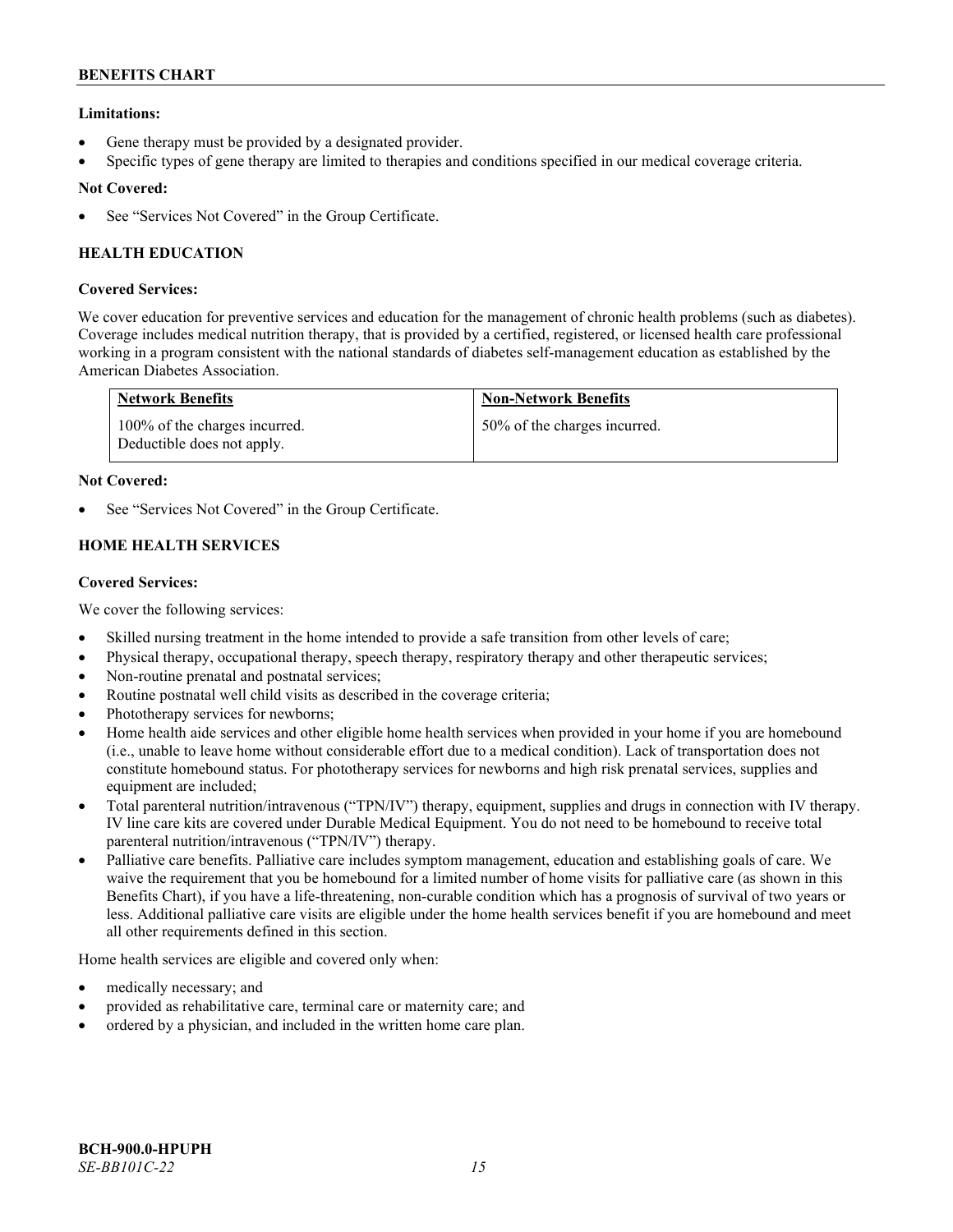**Physical therapy, occupational therapy, speech therapy, respiratory therapy, home health aide services and palliative care**

| <b>Network Benefits</b>       | <b>Non-Network Benefits</b>      |
|-------------------------------|----------------------------------|
| 100% of the charges incurred. | $150\%$ of the charges incurred. |

#### **TPN/IV therapy, skilled nursing services, non-routine prenatal/postnatal services and phototherapy**

| Network Benefits              | <b>Non-Network Benefits</b>  |
|-------------------------------|------------------------------|
| 100% of the charges incurred. | 50% of the charges incurred. |

#### **Routine postnatal well child visit**

| <b>Network Benefits</b>                                     | <b>Non-Network Benefits</b>  |
|-------------------------------------------------------------|------------------------------|
| 100% of the charges incurred.<br>Deductible does not apply. | 50% of the charges incurred. |

#### **Limitations:**

- Home health services are not provided as a substitute for a primary caregiver in the home or as relief (respite) for a primary caregiver in the home. We will not reimburse family members or residents in your home for the above services.
- A service shall not be considered a skilled nursing service merely because it is performed by, or under the direct supervision of, a licensed nurse. Where a service (such as tracheotomy suctioning or ventilator monitoring) or like services, can be safely and effectively performed by a non-medical person (or self-administered), without the direct supervision of a licensed nurse, the service shall not be regarded as a skilled nursing service, whether or not a skilled nurse actually provides the service. The unavailability of a competent person to provide a non-skilled service shall not make it a skilled service when a skilled nurse provides it. Only the skilled nursing component of so-called "blended" services (i.e. services which include skilled and non-skilled components) are covered under this Benefits Chart.

#### **Not Covered:**

- Financial or legal counseling services.
- Housekeeping or meal services in your home.
- Services provided by a family member or enrollee, or a resident in the enrollee's home.
- Vocational rehabilitation and recreational or educational therapy. Recreation therapy is therapy provided solely for the purpose of recreation, including but not limited to: (a) requests for physical therapy or occupational therapy to improve athletic ability, and (b) braces or guards to prevent sports injuries.
- See "Services Not Covered" in the Group Certificate.

# **HOSPICE SERVICES**

#### **Applicable definitions:**

**Part-time.** This is up to two hours of service per day, more than two hours is considered continuous care.

**Continuous care.** This is from two to twelve hours of service per day provided by a registered nurse, licensed practical nurse, or home health aide, during a period of crisis in order to maintain a terminally ill patient at home.

**Appropriate facility.** This is a nursing home, hospice residence, or other inpatient facility.

**Custodial care related to hospice services.** This means providing assistance in the activities of daily living and the care needed by a terminally ill patient which can be provided by primary caregiver (i.e., family member or friend) who is responsible for the patient's home care.

#### **Covered Services:**

**Hospice program.** We cover the services described below if you are terminally ill and accepted as a hospice program participant. You must meet the eligibility requirements of the program, and elect to receive services through the hospice program. If you elect to receive hospice services, you do so in lieu of curative treatment for your terminal illness for the period you are enrolled in the hospice program.

**BCH-900.0-HPUPH** *SE-BB101C-22 16*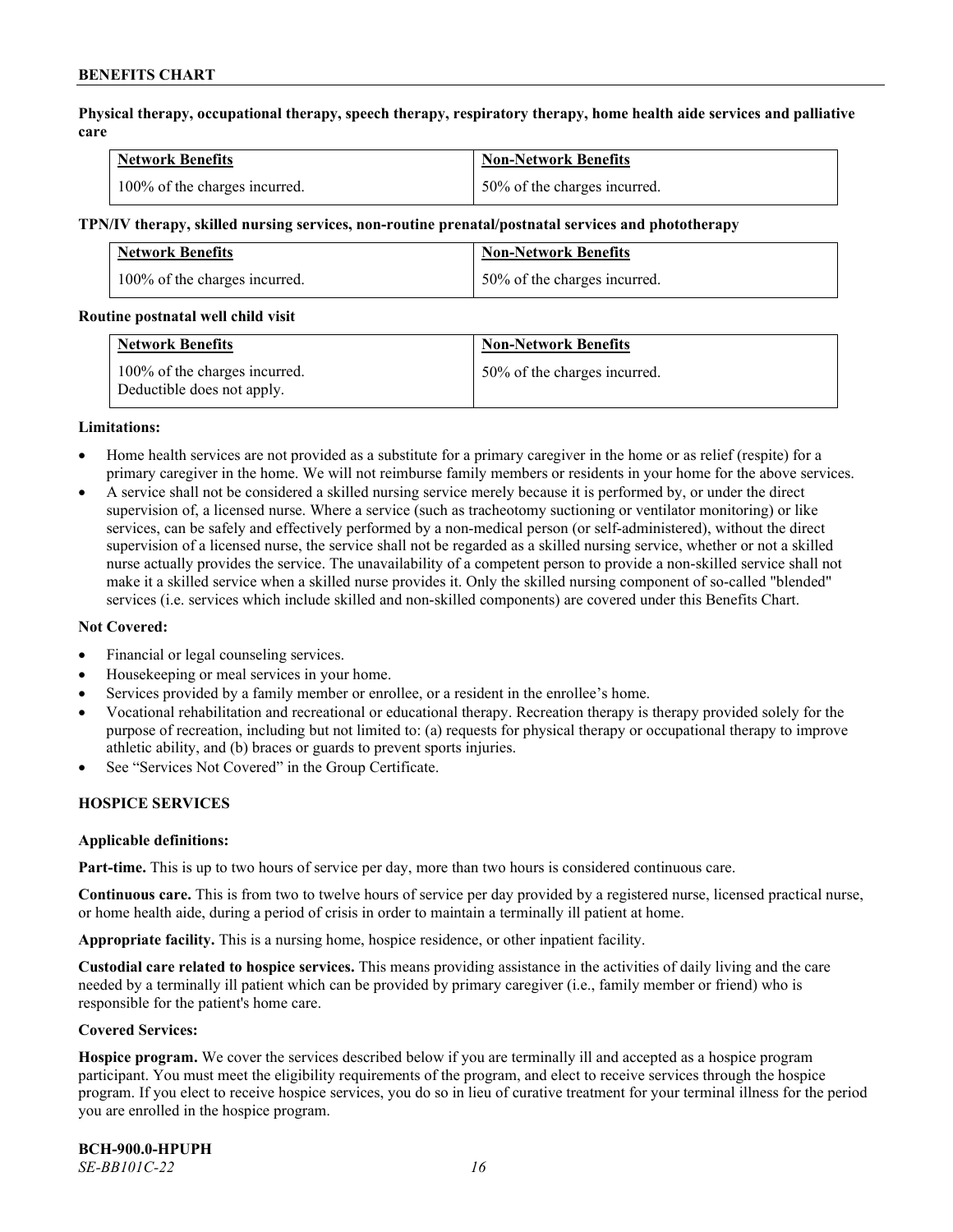**Eligibility:** In order to be eligible to be enrolled in the hospice program, you must: (1) be a terminally ill patient (prognosis of six months or less); (2) have chosen a palliative treatment focus (i.e., emphasizing comfort and supportive services rather than treatment attempting to cure the disease or condition); and (3) continue to meet the terminally ill prognosis as reviewed by our medical director or his or her designee over the course of care. You may withdraw from the hospice program at any time.

**Eligible services:** Hospice services include the following services provided in accordance with an approved hospice treatment plan.

- Inpatient services: We cover inpatient services in a hospice facility.
- Home health services:
	- o Part-time care provided in your home by an interdisciplinary hospice team (which may include a physician, nurse, social worker, and spiritual counselor) and medically necessary home health services are covered.
	- o One or more periods of continuous care in your home or in a setting which provides day care for pain or symptom management, when medically necessary, will be covered.
- Other services:
	- Respite care is covered for care in your home or in an appropriate facility, to give your primary caregivers (i.e., family members or friends) rest and/or relief when necessary in order to maintain a terminally ill patient at home.
	- o Medically necessary medications for pain and symptom management.
	- o Semi-electric hospital beds and other durable medical equipment are covered.
	- o Emergency and non-emergency care is covered.

| <b>Network Benefits</b>       | <b>Non-Network Benefits</b>  |
|-------------------------------|------------------------------|
| 100% of the charges incurred. | 50% of the charges incurred. |

Respite care is limited to five episodes, up to five days per episode. Inpatient hospice services are limited to 15 days per lifetime.

# **Not Covered:**

- Financial or legal counseling services.
- Housekeeping or meal services in your home.
- Custodial or maintenance care related to hospice services, whether provided in the home or in a nursing home.
- Any service not specifically described as covered services under this hospice services benefits.
- Any services provided by members of your family or residents in your home.
- See "Services Not Covered" in the Group Certificate.

# **HOSPITAL AND SKILLED NURSING FACILITY SERVICES**

#### **Covered Services:**

We cover services as described below.

#### **Medical or surgical hospital services**

**Inpatient hospital services:** We cover the following medical or surgical services, for the treatment of acute illness or injury, which require the level of care only provided in an acute care facility. These services must be authorized by a physician.

Inpatient hospital services include: room and board; the use of operating or maternity delivery rooms; intensive care facilities; newborn nursery facilities; general nursing care, anesthesia, laboratory and diagnostic imaging services, reconstructive surgery, radiation therapy, physical therapy, prescription drugs or other medications administered during treatment, blood and blood products (unless replaced), and blood derivatives, and other diagnostic or treatment related hospital services; physician and other professional medical and surgical services provided while in the hospital, including gender confirmation surgery that meets medical coverage criteria.

Services for items for personal convenience, such as television rental, are not covered.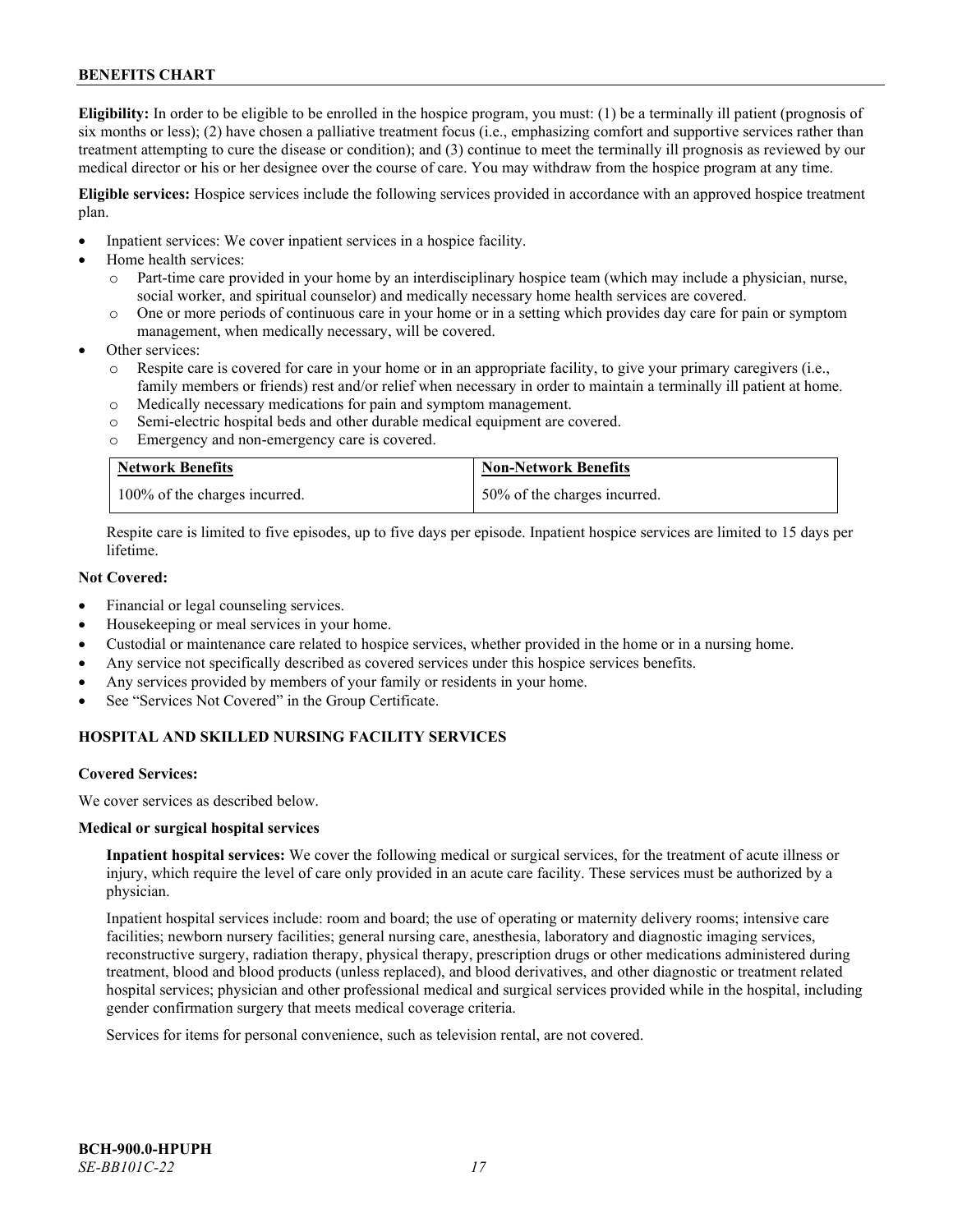Group health plans and health insurance issuers generally may not, under Federal law, restrict benefits for any hospital length of stay in connection with childbirth for the mother of newborn child to less than 48 hours following a vaginal delivery, or less than 96 hours following a caesarean section, excluding day of delivery. However, Federal law generally does not prohibit the mother's or newborn's attending provider, after consulting with the mother, from discharging the mother or her newborn earlier than 48 hours (or 96 hours as applicable). In any case plans and issuers may not, under Federal law, require that a provider obtain authorization from the plan or the insurance issuer for prescribing a length of stay not in excess of 48 hours (or 96 hours). A post-discharge follow-up visit is covered under the "Home Health Services" section under "Routine postnatal well child visit".

| <b>Network Benefits</b>       | <b>Non-Network Benefits</b>  |
|-------------------------------|------------------------------|
| 100% of the charges incurred. | 50% of the charges incurred. |

Each insured's admission or confinement, including that of a newborn child, is separate and distinct from the admission or confinement of any other insured.

**Outpatient hospital, ambulatory care or surgical facility services:** We cover the following medical and surgical services, for diagnosis or treatment of illness or injury on an outpatient basis. These services must be authorized by a physician.

Outpatient services include: use of operating rooms, maternity delivery rooms or other outpatient departments, rooms or facilities; and the following outpatient services: general nursing care, anesthesia, laboratory and diagnostic imaging services, reconstructive surgery, dialysis, radiation therapy, physical therapy, drugs administered during treatment, blood and blood products (unless replaced), and blood derivatives, and other diagnostic or treatment related outpatient services; physician and other professional medical and surgical services provided while an outpatient, including gender confirmation surgery that meets medical coverage criteria.

To see the benefit level for diagnostic imaging services, laboratory services and physical therapy, see the benefits under diagnostic imaging services, laboratory services and physical therapy.

| <b>Network Benefits</b>       | <b>Non-Network Benefits</b>  |
|-------------------------------|------------------------------|
| 100% of the charges incurred. | 50% of the charges incurred. |

**Skilled nursing facility care:** We cover room and board, daily skilled nursing and related ancillary services for post-acute treatment and rehabilitative care of illness or injury that meets medical coverage criteria. We also cover the costs of skilled nursing care in a hospital if the level of care needed by the insured has been reclassified from acute care to skilled nursing care and no designated skilled nursing care beds or swing beds are available in the hospital or in another hospital or health care facility within a thirty-mile radius of the hospital.

| <b>Network Benefits</b>       | <b>Non-Network Benefits</b>  |
|-------------------------------|------------------------------|
| 100% of the charges incurred. | 50% of the charges incurred. |

# **Not Covered:**

- Services for items for personal convenience, such as television rental, are not covered.
- See "Services Not Covered" in the Group Certificate.

# **INFERTILITY DIAGNOSIS**

#### **Covered Services:**

We cover the diagnosis of infertility. These services include diagnostic procedures and tests provided in connection with an infertility evaluation, office visits and consultations to diagnose infertility.

| <b>Network Benefits</b>       | <b>Non-Network Benefits</b>  |
|-------------------------------|------------------------------|
| 100% of the charges incurred. | 50% of the charges incurred. |

Coverage is limited to office visits and consultations to diagnose infertility. Treatment is not covered.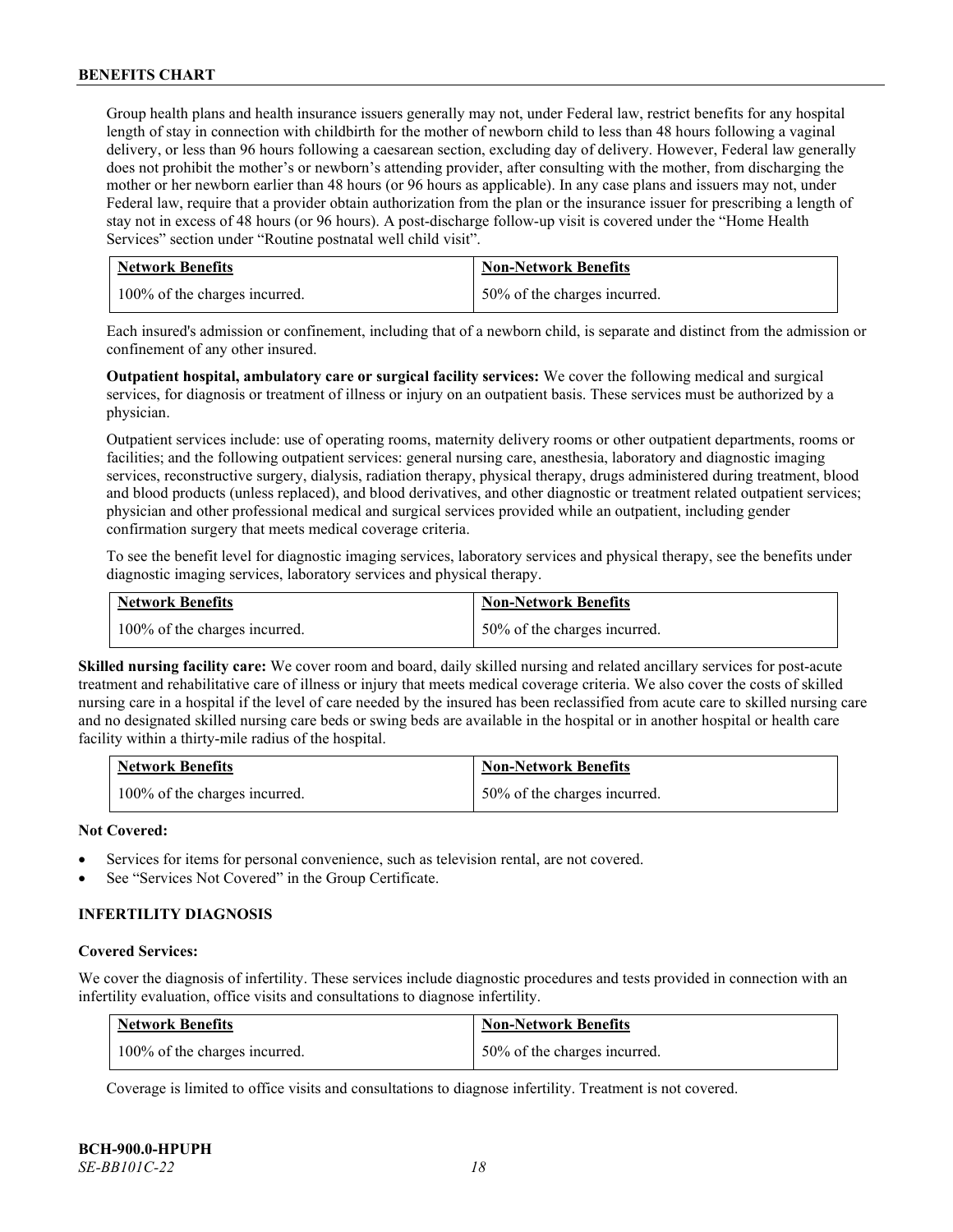# **Not Covered:**

- Infertility/fertility treatment, including but not limited to, office visits, laboratory services, diagnostic imaging services and fertility drugs; reversal of sterilization; and sperm, ova or embryo acquisition, retrieval or storage; however, we cover office visits and consultations to diagnose infertility.
- Services related to the establishment of surrogate pregnancy and fees for a surrogate. However, pregnancy and maternity services are covered for an insured under this Benefits Chart, including a surrogate pregnancy.
- See "Services Not Covered" in the Group Certificate.

# **LABORATORY SERVICES**

#### **Covered Services:**

We cover laboratory tests when ordered by a provider and provided in a clinic or outpatient hospital facility (to see the benefit level for inpatient hospital or skilled nursing facility services, see benefits under Inpatient Hospital and Skilled Nursing Facility Services).

#### **Prostate-specific antigen (PSA) testing**

| Network Benefits              | Non-Network Benefits          |
|-------------------------------|-------------------------------|
| 100% of the charges incurred. | 150% of the charges incurred. |

#### **All other laboratory services**

#### **Services for illness or Injury**

| <b>Network Benefits</b>       | <b>Non-Network Benefits</b>  |
|-------------------------------|------------------------------|
| 100% of the charges incurred. | 50% of the charges incurred. |

#### **Preventive services**

Laboratory services associated with preventive services are covered at the benefit level shown in the "Preventive Services" section of this Benefits Chart.

# **Not Covered:**

See "Services Not Covered" in the Group Certificate.

# **MASTECTOMY RECONSTRUCTION BENEFIT**

#### **Covered Services:**

We cover reconstruction of the breast on which the mastectomy has been performed; surgery and reconstruction of the other breast to produce symmetrical appearance, and prostheses and physical complications of all stages of mastectomy, including lymphedemas.

| <b>Network Benefits</b>                              | <b>Non-Network Benefits</b>                           |
|------------------------------------------------------|-------------------------------------------------------|
| Coverage level is same as corresponding Network      | Coverage level is same as corresponding Non-Network   |
| Benefits, depending on type of service provided such | Benefits, depending on type of service provided, such |
| as Office Visits for Illness or Injury, Inpatient or | as Office Visits for Illness or Injury, Inpatient or  |
| Outpatient Hospital Services.                        | Outpatient Hospital Services.                         |

#### **Not Covered:**

See "Services Not Covered" in the Group Certificate.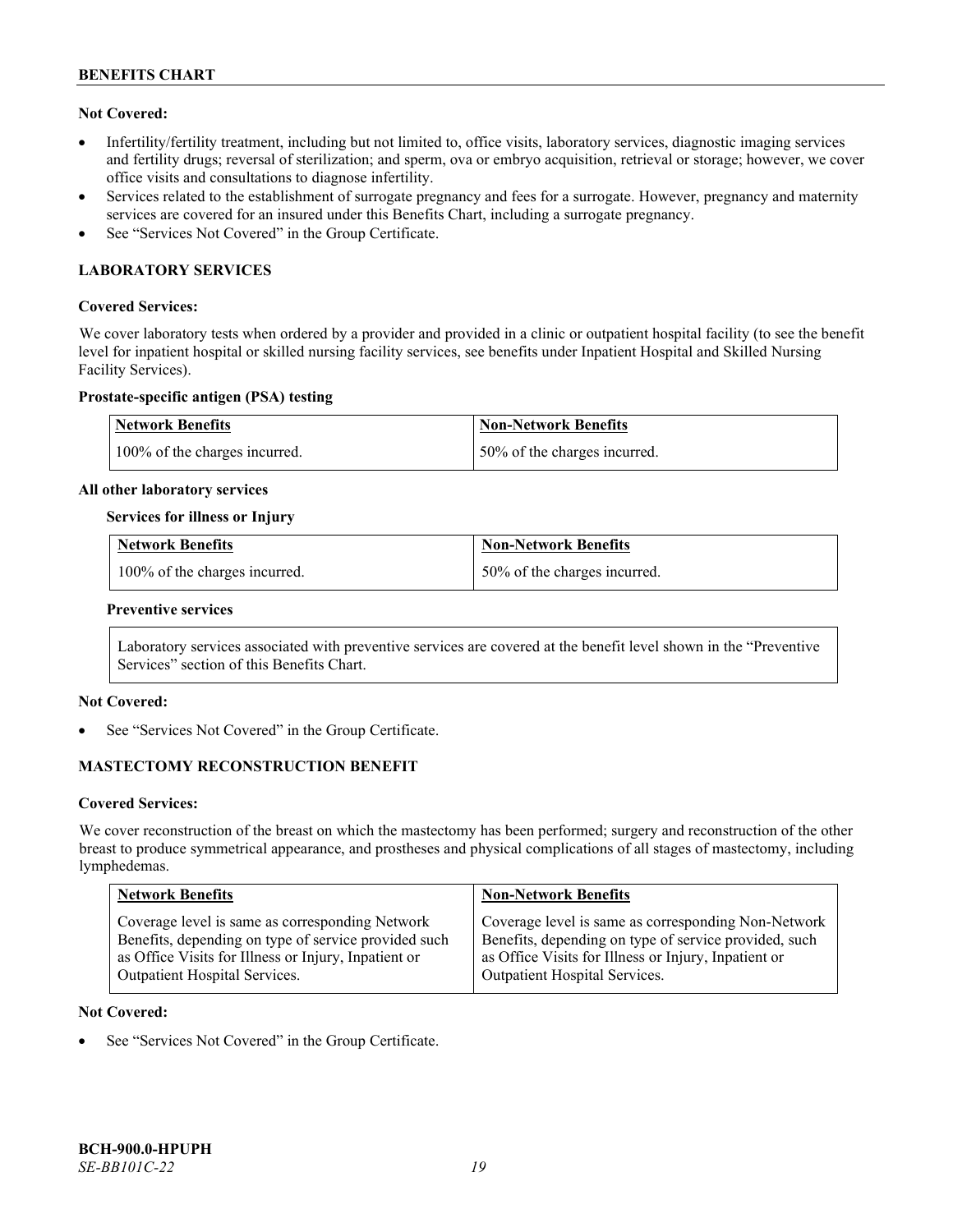# **MEDICATION THERAPY DISEASE MANAGEMENT PROGRAM**

# **Covered Services:**

If you meet our criteria for coverage, you may qualify for our medication therapy disease management program.

The program covers consultations with a designated pharmacist.

Covered services are based on established medical policies, which are subject to periodic review and modification by the medical directors. These medical policies (medical coverage criteria) are available by logging on to your account at [HealthPartnersUnityPointHealth.com](https://www.healthpartnersunitypointhealth.com/) or by calling Member Services.

| <b>Network Benefits</b>                                     | <b>Non-Network Benefits</b> |
|-------------------------------------------------------------|-----------------------------|
| 100% of the charges incurred.<br>Deductible does not apply. | No coverage.                |

### **Not Covered:**

See "Services Not Covered" in the Group Certificate.

# **OFFICE VISITS FOR ILLNESS OR INJURY**

#### **Covered Services:**

We cover the following when medically necessary: professional medical and surgical services and related supplies, including biofeedback, of physicians and other health care providers; obstetric/gynecological (OB/GYN) services, blood and blood products (unless replaced) and blood derivatives.

We cover diagnosis and treatment of illness or injury to the eyes. Where contact or eyeglass lenses are prescribed as medically necessary for the post-operative treatment of cataracts or for the treatment of aphakia, acute or chronic corneal pathology, or keratoconus, we cover the initial evaluation, lenses and fitting. Insureds must pay for lens replacement beyond the initial pair.

We cover allergy testing based on established medical policies.

Services received via video, e-visits or telephone are covered under the "Telehealth/Telemedicine Services" section of this Benefits Chart.

# **Office visits**

| <b>Network Benefits</b>       | <b>Non-Network Benefits</b>  |
|-------------------------------|------------------------------|
| 100% of the charges incurred. | 50% of the charges incurred. |

#### **Convenience clinics**

| <b>Network Benefits</b>       | <b>Non-Network Benefits</b>  |
|-------------------------------|------------------------------|
| 100% of the charges incurred. | 50% of the charges incurred. |

#### **Injections administered in a physician's office, other than immunizations**

#### **Allergy injections**

| <b>Network Benefits</b>       | <b>Non-Network Benefits</b>  |
|-------------------------------|------------------------------|
| 100% of the charges incurred. | 50% of the charges incurred. |

#### **All other injections**

| <b>Network Benefits</b>       | <b>Non-Network Benefits</b>  |
|-------------------------------|------------------------------|
| 100% of the charges incurred. | 50% of the charges incurred. |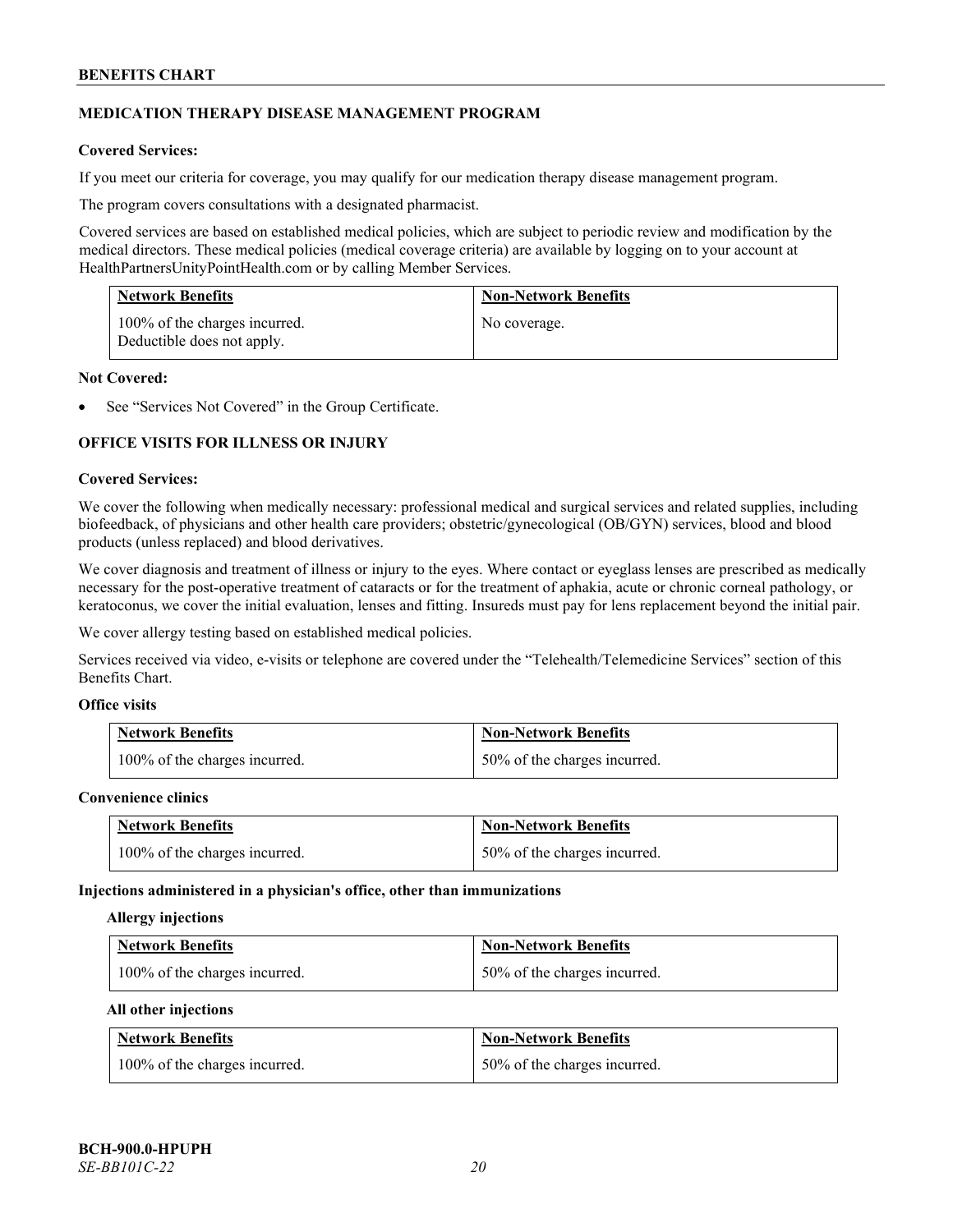# **Not Covered:**

- Court ordered treatment.
- See "Services Not Covered" in the Group Certificate.

# **PEDIATRIC EYEWEAR**

# **Covered Services:**

We cover pediatric eyewear for children.

Routine eye exams are covered under the "Preventive Services" section of this Benefits Chart.

| <b>Network Benefits</b>       | <b>Non-Network Benefits</b> |
|-------------------------------|-----------------------------|
| 100% of the charges incurred. | No coverage.                |

# **Limitations:**

- Coverage under this provision will continue until the end of the month in which the child turns age 19.
- Limited to one of the following per calendar year:
	- o one pair of eyeglasses, including one set of prescription lenses, frames from our designated eyewear collection, and anti-scratch coating; or
	- o one pair of non-disposable contact lenses; or
	- a one-year supply of disposable contact lenses.
- Contact lens fittings are limited to two per calendar year.

# **Not Covered:**

- Frames that are not included in our designated eyewear collection. However, one pair of lenses will be covered if an insured chooses frames outside our designated eyewear collection.
- More than one pair of lenses or frames or non-disposable contacts per calendar year, regardless of the reason. This includes replacement of eyeglasses or contact lenses due to loss, breakage, theft, or change in prescription.
- Safety glasses or goggles for sports or vocational reasons.
- Upgrades including, but not limited to, UV protection and no-line multifocal lenses.
- See "Services Not Covered" in the Group Certificate.

# **PHYSICAL THERAPY, OCCUPATIONAL THERAPY AND SPEECH THERAPY**

# **Covered Services:**

We cover the following physical therapy, occupational therapy and speech therapy services:

- Medically necessary rehabilitative care to correct the effects of illness or injury.
- Habilitative care rendered for congenital, developmental or medical conditions which have significantly limited the successful initiation of normal speech and normal motor development.

Massage therapy which is performed in conjunction with other treatment/modalities by a physical or occupational therapist, is part of a prescribed treatment plan and is not billed separately is covered.

We cover services provided in a clinic. We also cover physical therapy provided in an outpatient hospital facility. To see the benefit level for inpatient hospital or skilled nursing facility services, see benefits under the "Inpatient Hospital and Skilled Nursing Facility Services" section in this Benefits Chart.

# **Rehabilitative care**

| <b>Network Benefits</b>       | <b>Non-Network Benefits</b>  |
|-------------------------------|------------------------------|
| 100% of the charges incurred. | 50% of the charges incurred. |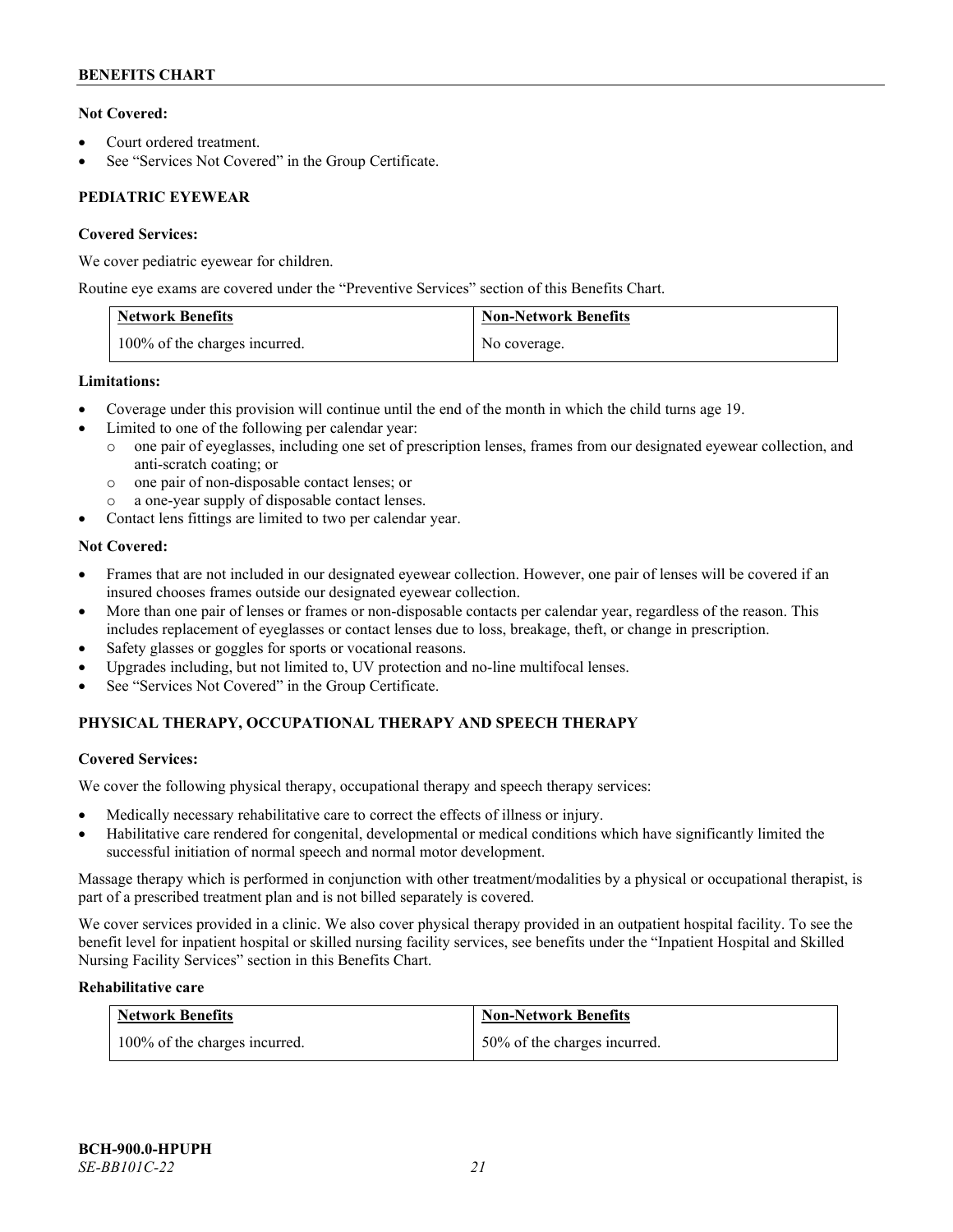#### **Habilitative care**

| <b>Network Benefits</b>       | <b>Non-Network Benefits</b>  |
|-------------------------------|------------------------------|
| 100% of the charges incurred. | 50% of the charges incurred. |

### **Not Covered:**

- Massage therapy for the purpose of comfort or convenience of the insured.
- See "Services Not Covered" in the Group Certificate.

# **PRE-DIABETES DISEASE MANAGEMENT PROGRAM**

#### **Covered Services:**

If you meet our criteria for coverage, you may qualify for the Pre-diabetes Disease Management program through Omada Health. The program covers group health coaching which focuses on weight loss, exercise, behavior modification and health education at select locations determined by the plan.

| Network Benefits                                            | <b>Non-Network Benefits</b> |
|-------------------------------------------------------------|-----------------------------|
| 100% of the charges incurred.<br>Deductible does not apply. | Not applicable.             |

#### **Not Covered:**

See "Services Not Covered" in the Group Certificate.

# **PRESCRIPTION DRUG SERVICES**

#### **Covered Services:**

We cover prescription drugs and medications, which can be self-administered or are administered in a physician's office. We cover off-label use of formulary drugs to treat cancer if the drug is recognized for the treatment of cancer in an authoritative compendia used by the Medicare program and when an appropriate level of evidence or medical necessity is met.

#### **For Network Benefits, drugs and medications must be obtained at a Network Pharmacy.**

**If a copayment is required, you must pay one copayment for each 31-day supply, or portion thereof, unless otherwise indicated below.**

# **Outpatient drugs (except as specified below)**

# **Drugs on the Preventive Drug List**

| <b>Network Benefits</b>                                                                                                                        | <b>Non-Network Benefits</b>  |
|------------------------------------------------------------------------------------------------------------------------------------------------|------------------------------|
| Generic formulary drugs from the Preventive Drug List<br>are covered at 100% of the charges incurred.                                          | 50% of the charges incurred. |
| Brand name formulary drugs from the Preventive Drug<br>List are covered at 100% of the charges incurred,<br>subject to your copayment of \$60. |                              |
| In no event will your cost for a formulary insulin drug<br>exceed \$25.                                                                        |                              |
| Deductible does not apply.                                                                                                                     |                              |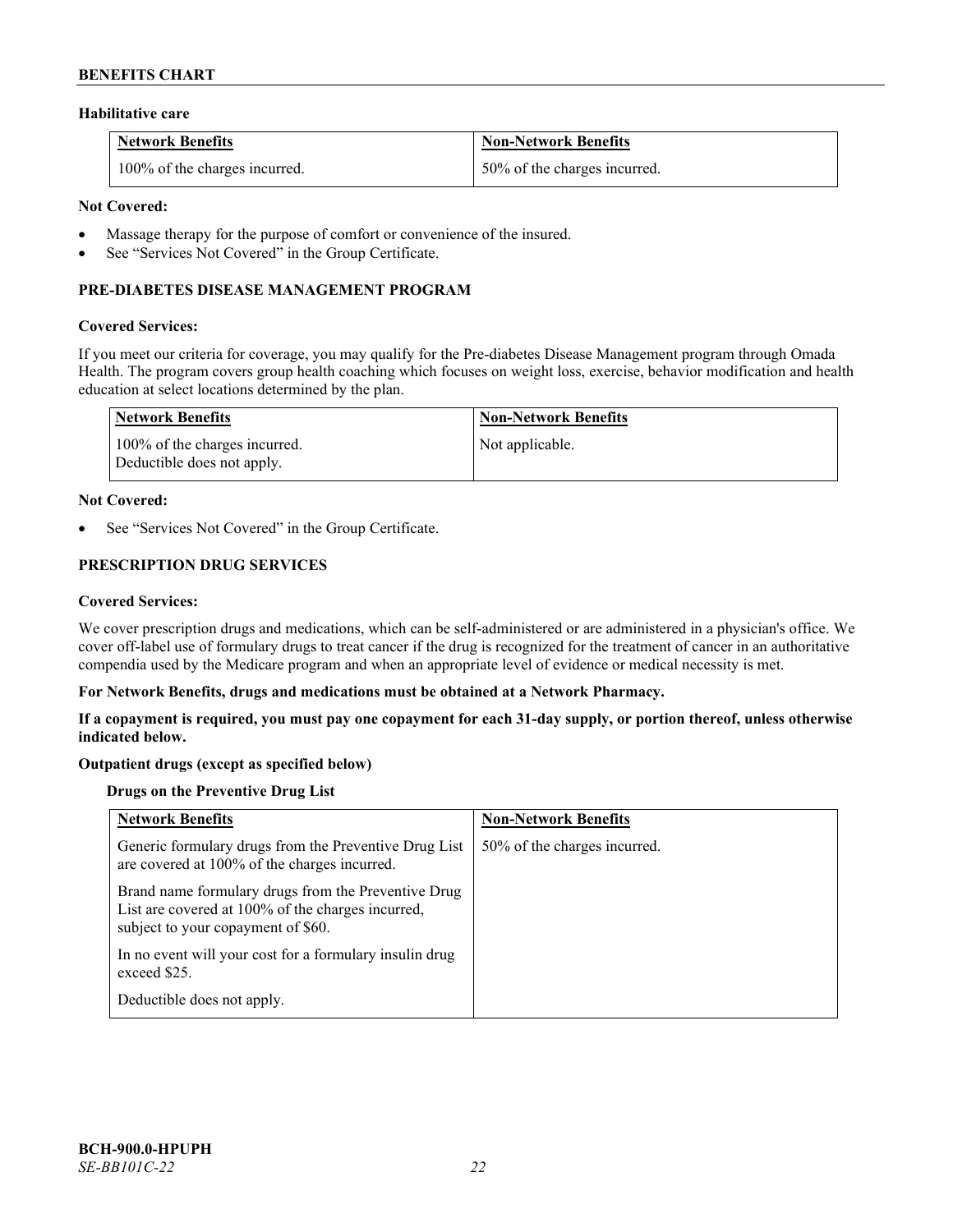# **All other drugs**

| <b>Network Benefits</b>                                                   | <b>Non-Network Benefits</b>  |
|---------------------------------------------------------------------------|------------------------------|
| All other formulary drugs are covered at 100% of the<br>charges incurred. | 50% of the charges incurred. |
| Non-formulary drugs are covered at 80% of the<br>charges incurred.        |                              |
| Deductible applies.                                                       |                              |

# **Mail order drugs**

| <b>Network Benefits</b>                                                                                                                                                                                                                               | <b>Non-Network Benefits</b>                                                                                                |
|-------------------------------------------------------------------------------------------------------------------------------------------------------------------------------------------------------------------------------------------------------|----------------------------------------------------------------------------------------------------------------------------|
| For your convenience, you may also get up to a 93-day<br>supply of outpatient prescription drugs that can be self-<br>administered through the designated mail order service.<br>Specialty drugs are not available through the mail order<br>service. | Mail order drugs are only available through the<br>designated mail order service.<br>See Network mail order drugs benefit. |

# **Specialty drugs that are self-administered**

| <b>Network Benefits</b>                                                                                                                    | <b>Non-Network Benefits</b> |
|--------------------------------------------------------------------------------------------------------------------------------------------|-----------------------------|
| 100% of the charges incurred.                                                                                                              | No coverage.                |
| For Network Benefits, specialty drugs are limited to<br>drugs on the specialty drug list and must be obtained<br>from a designated vendor. |                             |

# **Drugs for treatment of growth deficiency**

| <b>Network Benefits</b>                                                                                                                            | <b>Non-Network Benefits</b>  |
|----------------------------------------------------------------------------------------------------------------------------------------------------|------------------------------|
| 100% of the charges incurred.                                                                                                                      | 50% of the charges incurred. |
| For Network Benefits, growth deficiency drugs are<br>limited to drugs on the specialty drug list and must be<br>obtained from a designated vendor. |                              |

**Tobacco cessation drugs are covered for all FDA-approved tobacco cessation drugs (including over-the-counter drugs) for a minimum of 90 days.** Must be prescribed by a physician or legally authorized health care provider and purchased at a pharmacy.

| <b>Network Benefits</b>                                     | <b>Non-Network Benefits</b>  |
|-------------------------------------------------------------|------------------------------|
| 100% of the charges incurred.<br>Deductible does not apply. | 50% of the charges incurred. |

# **Contraceptive drugs**

| <b>Network Benefits</b>                                                                                                                                         | <b>Non-Network Benefits</b>  |
|-----------------------------------------------------------------------------------------------------------------------------------------------------------------|------------------------------|
| 100% of the charges incurred for formulary drugs.<br>Deductible does not apply.                                                                                 | 50% of the charges incurred. |
| If a physician requests that a non-formulary<br>contraceptive drug be dispensed as written, the drug<br>will be covered at 100%, not subject to the deductible. |                              |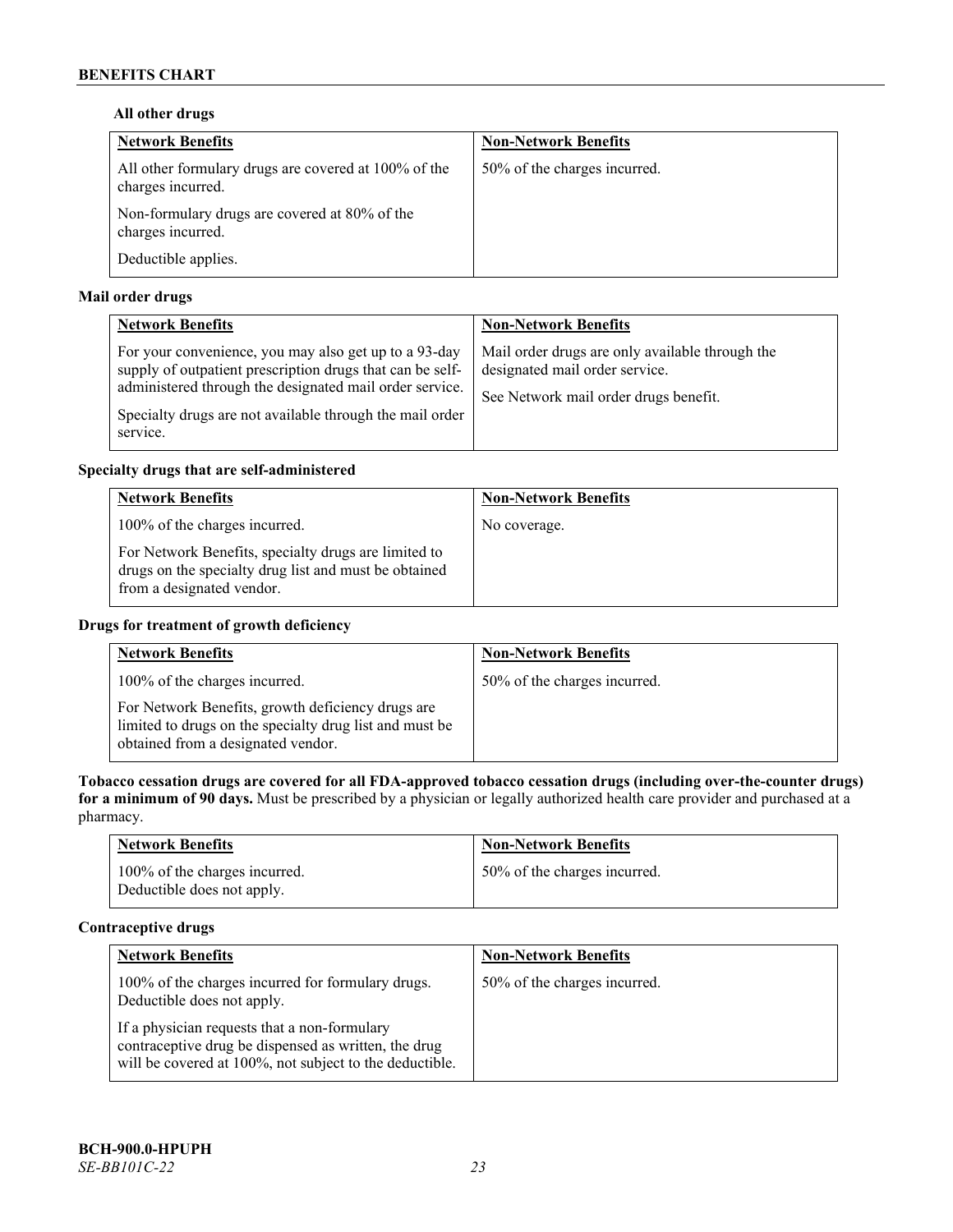**ACA preventive medications.** We cover preventive medications currently recommended by USPSTF with an A or B rating if they are prescribed by your medical provider and they are listed on our Commercial ACA Preventive Drug List. Preventive medications are subject to periodic review and modification. Changes would be effective in accordance with the federal rules and reflected in our current medical coverage criteria for preventive care services.

| <b>Network Benefits</b>                                     | <b>Non-Network Benefits</b>  |
|-------------------------------------------------------------|------------------------------|
| 100% of the charges incurred.<br>Deductible does not apply. | 50% of the charges incurred. |

### **Limitations:**

- Certain drugs may require prior authorization as indicated on the formulary. We may require prior authorization for the drug and also the site where the drug will be provided. Certain drugs are subject to our utilization review process and quantity limits as indicated on our formulary.
- Certain non-formulary drugs require prior authorization. In addition, certain drugs may be subject to any quantity limits applied as part of our trial program. The trial drug program applies to new prescriptions for certain drugs which have high toxicity, low tolerance, high costs and/or high potential for waste. Trial drugs are indicated on the formulary and/or the specialty drug list. Your first fill of a trial drug may be limited to less than a month supply. If the drug is well tolerated and effective, you will receive the remainder of your first month supply.
- If an insured requests a brand name drug when there is a generic equivalent, the brand name drug will be covered up to the charge that would apply to the generic drug, minus any required copayment. If a physician requests that a brand name drug be dispensed as written, the drug will be paid at the non-formulary benefit.
- We may require insureds to try over-the-counter (OTC) drug alternatives before approving more costly formulary prescription drugs.
- Unless otherwise specified in the "Prescription Drug Services" section, you may receive up to a 31-day supply per prescription.
- A 93-day supply will be covered and dispensed only at pharmacies that participate in our extended day supply program.
- New prescriptions to treat certain chronic conditions are limited to a 31-day supply.
- No more than a 31-day supply of specialty drugs will be covered and dispensed at a time, unless it is a manufacturer supplied drug that cannot be split that supplies the insured with more than a 31-day supply.

# **Not Covered:**

- Replacement of prescription drugs, medications, equipment and supplies due to loss, damage or theft.
- Nonprescription (over the counter) drugs or medications, including, but not limited to, vitamins, supplements, homeopathic remedies, and non-FDA approved drugs, unless listed on the formulary and prescribed by a physician or legally authorized health care provider under applicable state and federal law. We cover off-label use of drugs to treat cancer as specified in the "Prescription Drug Services" section of this Benefits Chart. This exclusion does not include over-the-counter contraceptives for women as allowed under the Affordable Care Act when the insured obtains a prescription for the item. In addition, if the insured obtains a prescription, this exclusion does not include aspirin to prevent cardiovascular disease for men and women of certain ages; folic acid supplements for women who may become pregnant; fluoride chemoprevention supplements for children without fluoride in their water source; and iron supplements for children ages 6-12 months old who are at risk for anemia.
- All drugs used for sexual dysfunction.
- Fertility drugs.
- Medical cannabis.
- Drugs on the Excluded Drug List. The Excluded Drug List includes select drugs within a therapy class that are not eligible for coverage. This includes drugs that may be excluded for certain indications. The Excluded Drug List is available a[t HealthPartnersUnityPointHealth.com.](https://www.healthpartnersunitypointhealth.com/)
- Drugs that are newly approved by the FDA until they are reviewed and approved by HealthPartners UnityPoint Health Pharmacy and Therapeutics Committee.
- Medical devices approved by the FDA will not be covered under the "Prescription Drug Services" section unless they are on our formulary. Covered medical devices are generally submitted and reimbursed under your medical benefits.
- See "Services Not Covered" in the Group Certificate.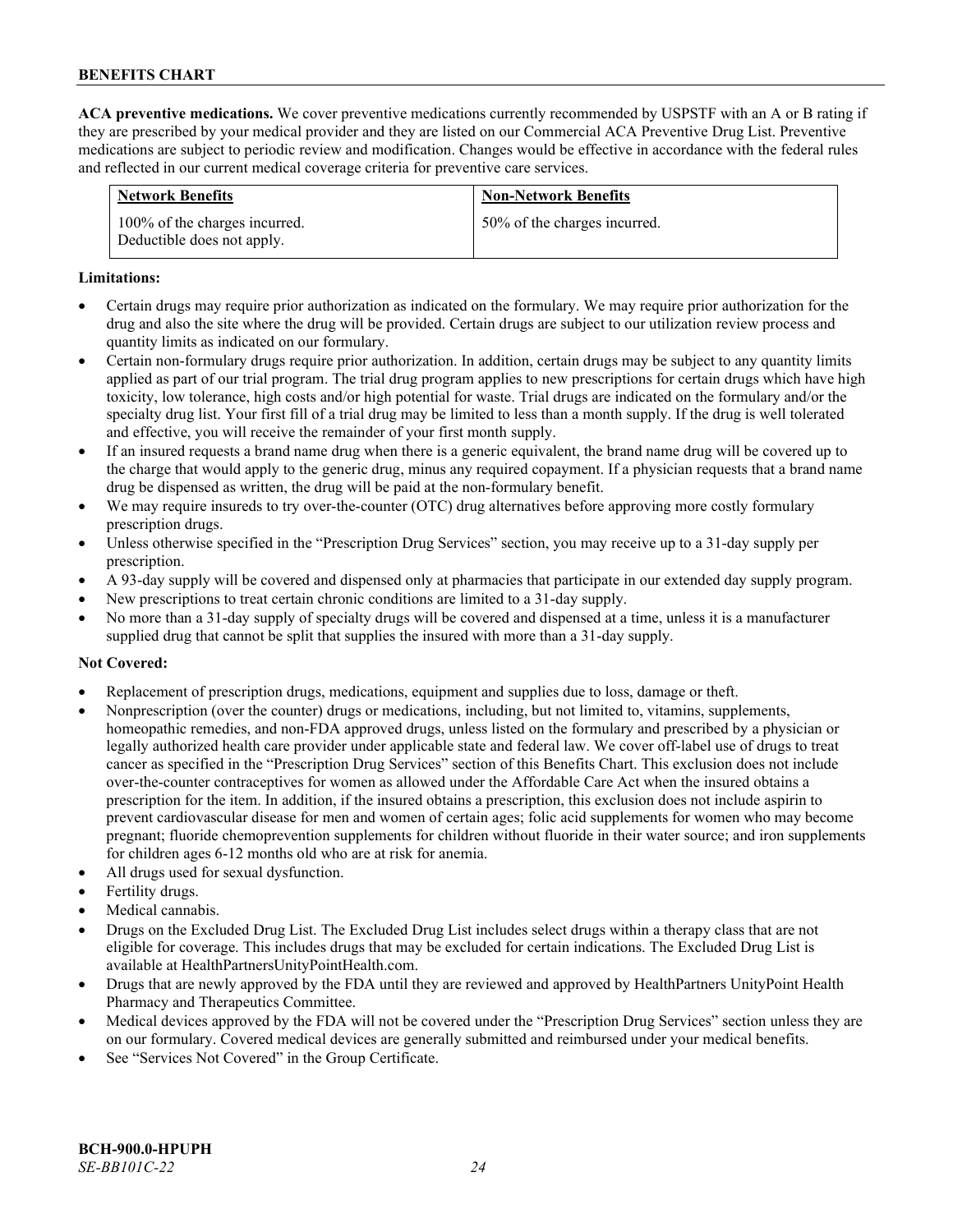# **PREVENTIVE SERVICES**

### **Applicable definitions:**

**Routine preventive services** are routine healthcare services that include screenings, check-ups and counseling to prevent illness, disease or other health problems before symptoms occur.

**Diagnostic services** are services to help a provider understand your symptoms, diagnose illness and decide what treatment may be needed. They may be the same services that are listed as preventive services, but they are being used as diagnostic services. Your provider will determine if these services are preventive or diagnostic. These services are not preventive if received as part of a visit to diagnose, manage or maintain an acute or chronic medical condition, illness or injury. When that occurs, unless otherwise indicated below, standard deductibles, copayments or coinsurance apply.

#### **Covered Services:**

We cover preventive services which meet any of the requirements under the Affordable Care Act (ACA) shown in the bulleted items below. These preventive services are covered at 100% under the network benefits with no deductible, copayments or coinsurance. If a preventive service is not required by the ACA and it is covered at a lower benefit level, it will be specified below. Preventive benefits mandated under the ACA are subject to periodic review and modification. Changes would be effective in accordance with the federal rules. Preventive services mandated by the ACA include:

- Evidence-based items or services that have in effect a rating of A or B in the current recommendations of the United States Preventive Services Task Force with respect to the individual;
- Immunizations for routine use in children, adolescents and adults that have in effect a recommendation from the Advisory Committee on Immunization Practices of the Centers for Disease Control and Prevention with respect to the individual;
- With respect to infants, children and adolescents, evidence-informed preventive care and screenings provided for in comprehensive guidelines supported by the Health Resources and Services Administration; and
- With respect to women, preventive care and screenings provided for in comprehensive guidelines supported by the Health Resources and Services Administration.

Covered services are based on established medical policies, which are subject to periodic review and modification by the medical or dental directors. These medical policies (medical coverage criteria) are available by calling Member Services, or logging on to your account at [HealthPartnersUnityPointHealth.com.](https://www.healthpartnersunitypointhealth.com/)

# **ACA and state mandated preventive services are covered as follows:**

**Routine health exams and periodic health assessments.** A physician or health care provider will counsel you as to how often health assessments are needed based on age, sex and health status. This includes screening and counseling for tobacco use and all FDA approved tobacco cessation medications including over-the-counter drugs (as shown in the "Prescription Drug Services" section).

| <b>Network Benefits</b>                                     | <b>Non-Network Benefits</b>  |
|-------------------------------------------------------------|------------------------------|
| 100% of the charges incurred.<br>Deductible does not apply. | 50% of the charges incurred. |

**Child health supervision services.** This includes pediatric preventive services such as newborn screenings, appropriate immunizations (including HPV immunizations), developmental assessments and laboratory services appropriate to the age of the child from birth to 72 months and appropriate immunizations to age 18.

| <b>Network Benefits</b>                                     | <b>Non-Network Benefits</b>  |
|-------------------------------------------------------------|------------------------------|
| 100% of the charges incurred.<br>Deductible does not apply. | 50% of the charges incurred. |

#### **Routine prenatal care and exams**

| <b>Network Benefits</b>                                     | <b>Non-Network Benefits</b>  |
|-------------------------------------------------------------|------------------------------|
| 100% of the charges incurred.<br>Deductible does not apply. | 50% of the charges incurred. |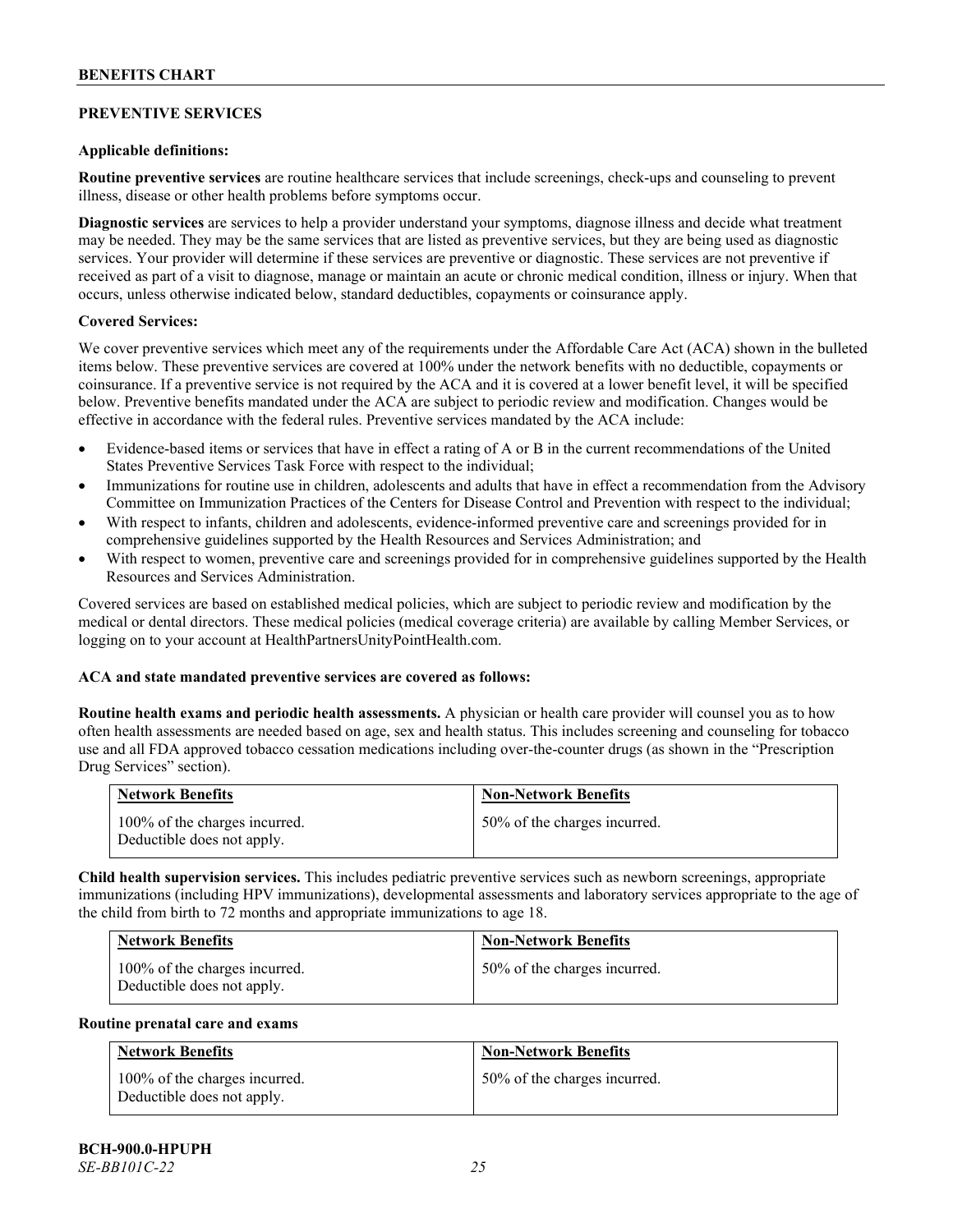**Routine postnatal care.** This includes health exams, assessments, education and counseling relating to the period immediately after childbirth.

| <b>Network Benefits</b>                                     | <b>Non-Network Benefits</b>  |
|-------------------------------------------------------------|------------------------------|
| 100% of the charges incurred.<br>Deductible does not apply. | 50% of the charges incurred. |

**Routine screening procedures for cancer.** This includes colorectal screening or other cancer screenings recommended by the USPSTF with an A or B rating. Women's preventive health services below describe additional routine screening procedures for cancer.

| <b>Network Benefits</b>                                     | <b>Non-Network Benefits</b>  |
|-------------------------------------------------------------|------------------------------|
| 100% of the charges incurred.<br>Deductible does not apply. | 50% of the charges incurred. |

**Professional voluntary family planning services.** This includes services to prevent or delay a pregnancy, including counseling and education. Services must be provided by a licensed provider.

| <b>Network Benefits</b>                                     | <b>Non-Network Benefits</b>  |
|-------------------------------------------------------------|------------------------------|
| 100% of the charges incurred.<br>Deductible does not apply. | 50% of the charges incurred. |

#### **Adult immunizations**

| <b>Network Benefits</b>                                     | <b>Non-Network Benefits</b>  |
|-------------------------------------------------------------|------------------------------|
| 100% of the charges incurred.<br>Deductible does not apply. | 50% of the charges incurred. |

**Women's preventive health services.** This includes mammograms, screenings for cervical cancer (pap smears), breast pumps, human papillomavirus (HPV) testing, counseling for sexually transmitted infections, counseling and screening for human immunodeficiency virus (HIV), and all FDA approved contraceptive methods as prescribed by a doctor, sterilization procedures, education and counseling (see the "Prescription Drug Services" section for coverage of oral contraceptive drugs). For women whose family history is associated with an increased risk for BRCA1 or BRCA2 gene mutations, we cover genetic counseling and BRCA screening without cost sharing, if appropriate and as determined by a physician.

| <b>Network Benefits</b>                                     | <b>Non-Network Benefits</b>  |
|-------------------------------------------------------------|------------------------------|
| 100% of the charges incurred.<br>Deductible does not apply. | 50% of the charges incurred. |

**Obesity screening and management.** We cover obesity screening and counseling for all ages during a routine preventive care exam. If you are age 18 or older and have a body mass index of 30 or more, we also cover intensive obesity management to help you lose weight. Your primary care doctor can coordinate these services.

| <b>Network Benefits</b>                                     | <b>Non-Network Benefits</b>  |
|-------------------------------------------------------------|------------------------------|
| 100% of the charges incurred.<br>Deductible does not apply. | 50% of the charges incurred. |

# **In addition to any ACA or state mandated preventive services referenced above, we cover the following eligible services:**

# **Routine eye and hearing exams**

| <b>Network Benefits</b>                                     | <b>Non-Network Benefits</b>  |
|-------------------------------------------------------------|------------------------------|
| 100% of the charges incurred.<br>Deductible does not apply. | 50% of the charges incurred. |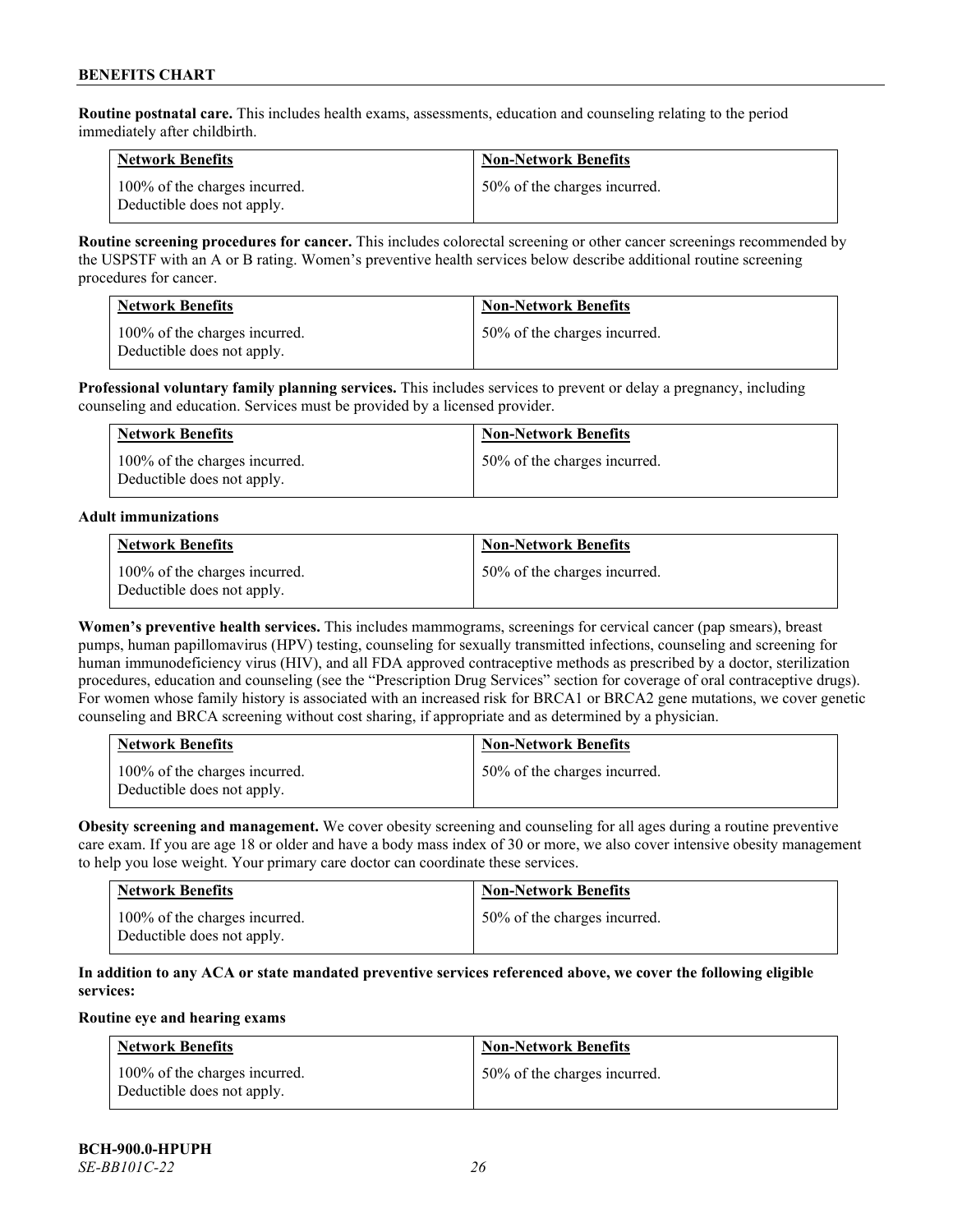**Ovarian cancer surveillance tests for women who are at risk. "At risk for ovarian cancer" means (1) having a family** history that includes any of the following: one or more first-degree or second-degree relatives with ovarian cancer, clusters of female relatives with breast cancer or nonpolyposis colorectal cancer; or (2) testing positive for BRCA1 or BRCA2 mutations. "Surveillance tests for ovarian cancer" means annual screening using: CA-125 serum tumor marker testing, transvaginal ultrasound, pelvic examination or other proven ovarian cancer screening tests currently being evaluated by the federal Food and Drug Administration or by the National Cancer Institute.

| <b>Network Benefits</b>                               | <b>Non-Network Benefits</b>                           |
|-------------------------------------------------------|-------------------------------------------------------|
| Coverage level is same as corresponding Network       | Coverage level is same as corresponding Non-Network   |
| Benefits, depending on type of service provided, such | Benefits, depending on type of service provided, such |
| as Diagnostic Imaging Services, Laboratory Services   | as Diagnostic Imaging Services, Laboratory Services   |
| Office Visits for Illness or Injury or Preventive     | Office Visits for Illness or Injury or Preventive     |
| Services.                                             | Services.                                             |

#### **Peak flow meters for insureds diagnosed with asthma. Must be prescribed by a licensed provider.**

| <b>Network Benefits</b>                                     | <b>Non-Network Benefits</b>  |
|-------------------------------------------------------------|------------------------------|
| 100% of the charges incurred.<br>Deductible does not apply. | 50% of the charges incurred. |

**Glucose meters prescribed by a licensed provider** (other than continuous glucose monitoring systems which are covered under the "Diabetic Equipment and Supplies" section in this Benefits Chart)

| <b>Network Benefits</b>                                                                        | <b>Non-Network Benefits</b>  |
|------------------------------------------------------------------------------------------------|------------------------------|
| 100% of the charges incurred.<br>Deductible does not apply.                                    | 50% of the charges incurred. |
| Glucose meters are limited to meters on the formulary<br>and must be obtained from a pharmacy. |                              |

### **Retinopathy screening for insureds diagnosed with diabetes**

| <b>Network Benefits</b>                                     | <b>Non-Network Benefits</b>  |
|-------------------------------------------------------------|------------------------------|
| 100% of the charges incurred.<br>Deductible does not apply. | 50% of the charges incurred. |

#### **Hemoglobin A1C testing for insureds diagnosed with diabetes**

| <b>Network Benefits</b>                                     | <b>Non-Network Benefits</b>  |
|-------------------------------------------------------------|------------------------------|
| 100% of the charges incurred.<br>Deductible does not apply. | 50% of the charges incurred. |

# **International normalized ratio (INR) testing for insureds diagnosed with liver disease and/or bleeding disorders**

| <b>Network Benefits</b>                                     | <b>Non-Network Benefits</b>  |
|-------------------------------------------------------------|------------------------------|
| 100% of the charges incurred.<br>Deductible does not apply. | 50% of the charges incurred. |

#### **Low-density lipoprotein (LDL) testing for insureds diagnosed with heart disease**

| <b>Network Benefits</b>                                     | <b>Non-Network Benefits</b>  |
|-------------------------------------------------------------|------------------------------|
| 100% of the charges incurred.<br>Deductible does not apply. | 50% of the charges incurred. |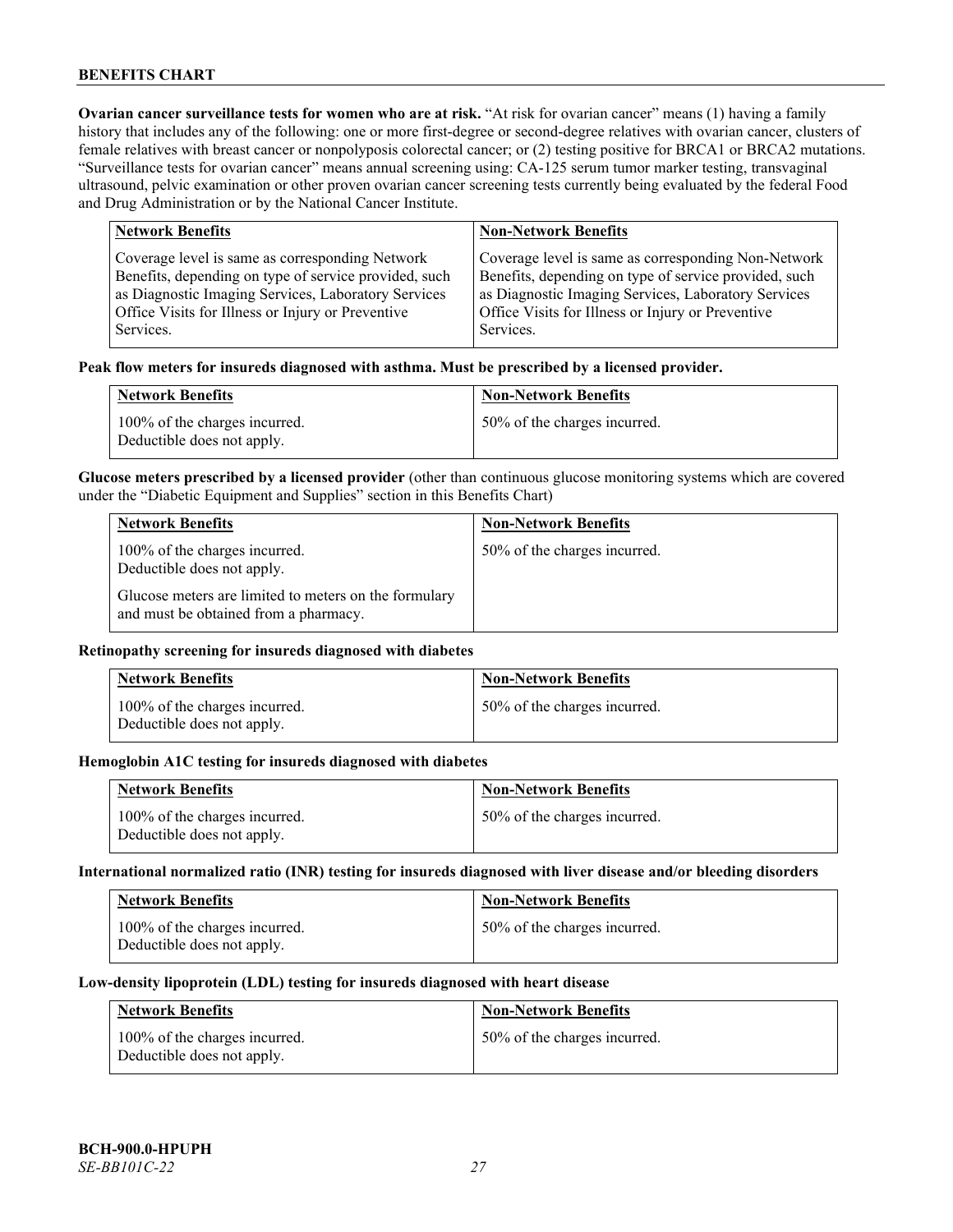### **Limitations:**

• Services are not preventive if received as part of a visit to diagnose, manage or maintain an acute or chronic medical condition, illness or injury. When that occurs, unless otherwise indicated above, standard deductibles, copayments or coinsurance apply.

#### **Not Covered:**

See "Services Not Covered" in the Group Certificate.

# **TELEHEALTH/TELEMEDICINE SERVICES**

#### **Definitions:**

**Telehealth, telemedicine, or virtual care.** This is a means of communication between a health care professional and a patient. This includes the use of secure electronic information, imaging, and communication technologies, including:

- interactive audio or audio-video
- interactive audio with store-and-forward technology
- chat-based and email-based systems
- physician-to-physician consultation
- patient education
- data transmission
- data interpretation
- digital diagnostics (algorithm-enabled diagnostic support)
- digital therapeutics (the use of personal health devices and sensors, either alone or in combination with conventional drug therapies, for disease prevention and management)

#### Services can be delivered:

Synchronously: the patient and health care professional are engaging with one another at the same time; or Asynchronously: the patient and health care professional engage with each other at different points in time.

**Telephone visits.** Live, synchronous, interactive encounters over the telephone between a patient and a healthcare provider.

**E-visit or chat-based visits.** Asynchronous online or mobile app encounters to discuss a patient's personal health information, vital signs, and other physiologic data or diagnostic images. The healthcare provider reviews and delivers a consultation, diagnosis, prescription or treatment plan after reviewing the patient's visit information.

**UnityPoint Health Virtual Care:** This is a virtual consult that you may use to receive a diagnosis and treatment for a variety of medical issues through secure video on your computer or phone. You may access the Virtual Care website at [unitypointvirtualcare.org.](https://unitypointvirtualcare.org/landing.htm)

**Virtuwell®.** This is an online service for you to receive a diagnosis and treatment for certain conditions, such as a cold, flu, ear pain and sinus infections. You may access the Virtuwell website at [Virtuwell.com.](https://www.virtuwell.com/)

**Video visits.** Live, synchronous, interactive encounters using secure web-based video between a patient and a healthcare provider.

#### **Covered Services:**

The Plan covers the following methods of receiving care for services that would be eligible under the Plan if the service were provided in person.

#### **Scheduled telephone visits**

| <b>Network Benefits</b>       | <b>Non-Network Benefits</b>  |
|-------------------------------|------------------------------|
| 100% of the charges incurred. | 50% of the charges incurred. |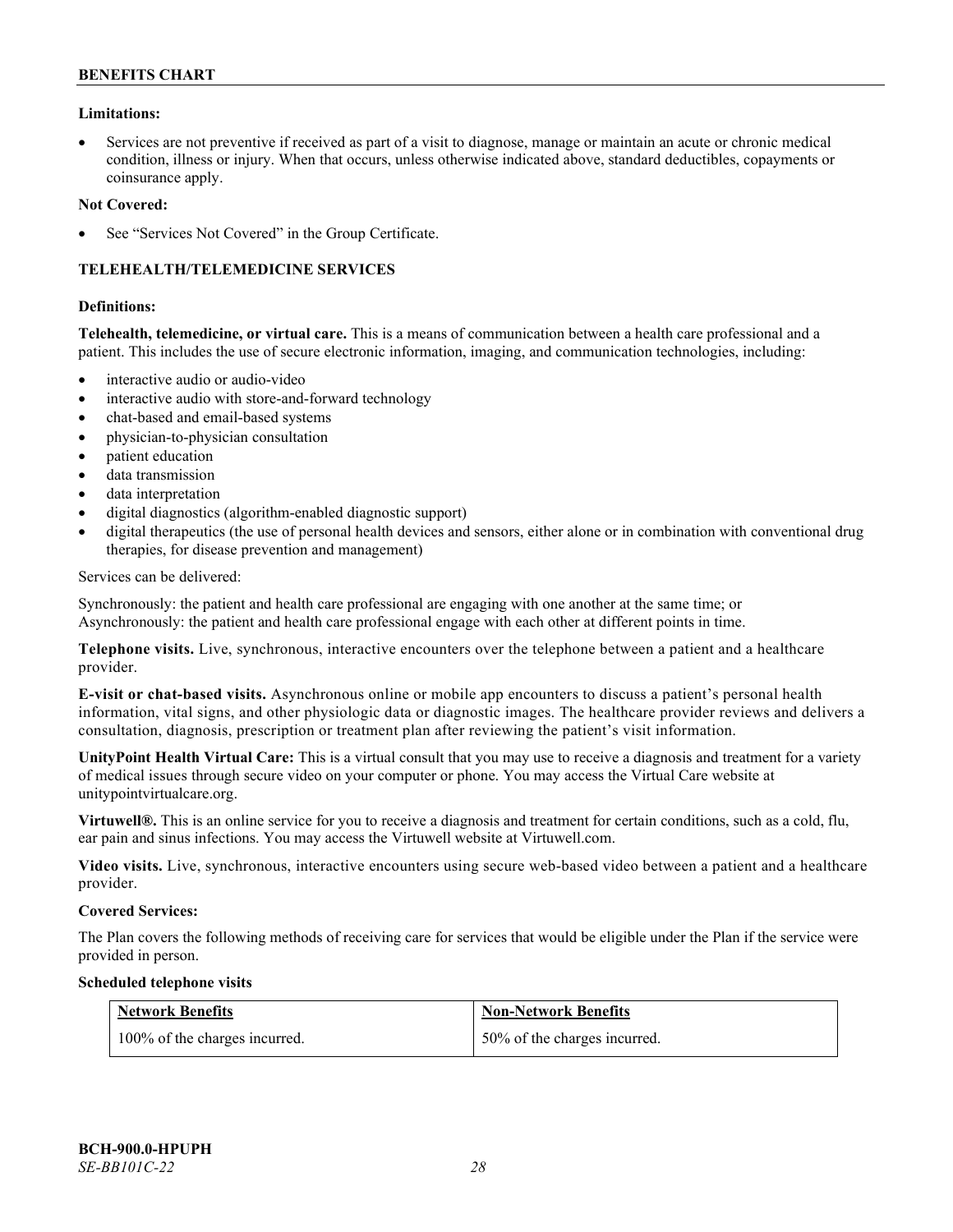# **E-visits**

#### **UnityPoint Health Virtual Care – available at [unitypointvirtualcare.org](http://www.unitypointvirtualcare.org/)**

| <b>Network Benefits</b>       | <b>Non-Network Benefits</b> |
|-------------------------------|-----------------------------|
| 100% of the charges incurred. | Not applicable.             |

#### **Access to online care through Virtuwell at [Virtuwell.com](http://www.virtuwell.com/)**

| <b>Network Benefits</b>       | Non-Network Benefits |
|-------------------------------|----------------------|
| 100% of the charges incurred. | Not applicable.      |

### **All other e-visits**

| <b>Network Benefits</b>       | <b>Non-Network Benefits</b>  |
|-------------------------------|------------------------------|
| 100% of the charges incurred. | 50% of the charges incurred. |

#### **Video visits**

| <b>Network Benefits</b>                                 | <b>Non-Network Benefits</b>                           |
|---------------------------------------------------------|-------------------------------------------------------|
| Coverage level is same as corresponding network         | Coverage level is same as corresponding Non-Network   |
| benefit, depending on type of service provided, such as | Benefits, depending on type of service provided, such |
| Office Visits for Illness or Injury, Inpatient or       | as Office Visits for Illness or Injury, Inpatient or  |
| Outpatient Hospital Services.                           | Outpatient Hospital Services.                         |

### **Not Covered:**

See "Services Not Covered" in the Group Certificate.

# **TRANSPLANT SERVICES**

# **Applicable definitions:**

**Autologous.** This is when the source of cells is from the individual's own marrow or stem cells.

**Allogeneic.** This is when the source of cells is from a related or unrelated donor's marrow or stem cells.

**Autologous bone marrow transplant.** This is when the bone marrow is harvested from the individual and stored. The patient undergoes treatment which includes tumor ablation with high-dose chemotherapy and/or radiation. The bone marrow is reinfused (transplanted).

**Allogeneic bone marrow transplant.** This is when the bone marrow is harvested from the related or unrelated donor and stored. The patient undergoes treatment which includes tumor ablation with high-dose chemotherapy and/or radiation. The bone marrow is reinfused (transplanted).

**Autologous/allogeneic stem cell support.** This is a treatment process that includes stem cell harvest from either bone marrow or peripheral blood, tumor ablation with high-dose chemotherapy and/or radiation, stem cell reinfusion, and related care. Autologous/allogeneic bone marrow transplantation and high dose chemotherapy with peripheral stem cell rescue/support are considered to be autologous/allogeneic stem cell support.

**Designated transplant center.** This is any health care provider, group or association of health care providers designated by us to provide services, supplies or drugs for specified transplants for our insureds.

**Transplant services.** This is transplantation (including retransplants) of the human organs or tissue listed below, including all related post-surgical treatment, follow-up care and drugs and multiple transplants for a related cause. Transplant services do not include other organ or tissue transplants or surgical implantation of mechanical devices functioning as a human organ, except surgical implantation of an FDA approved ventricular assist device (VAD) or total artificial heart, functioning as a temporary bridge to heart transplantation.

Prior authorization is required prior to consultation to support coordination of care and benefits.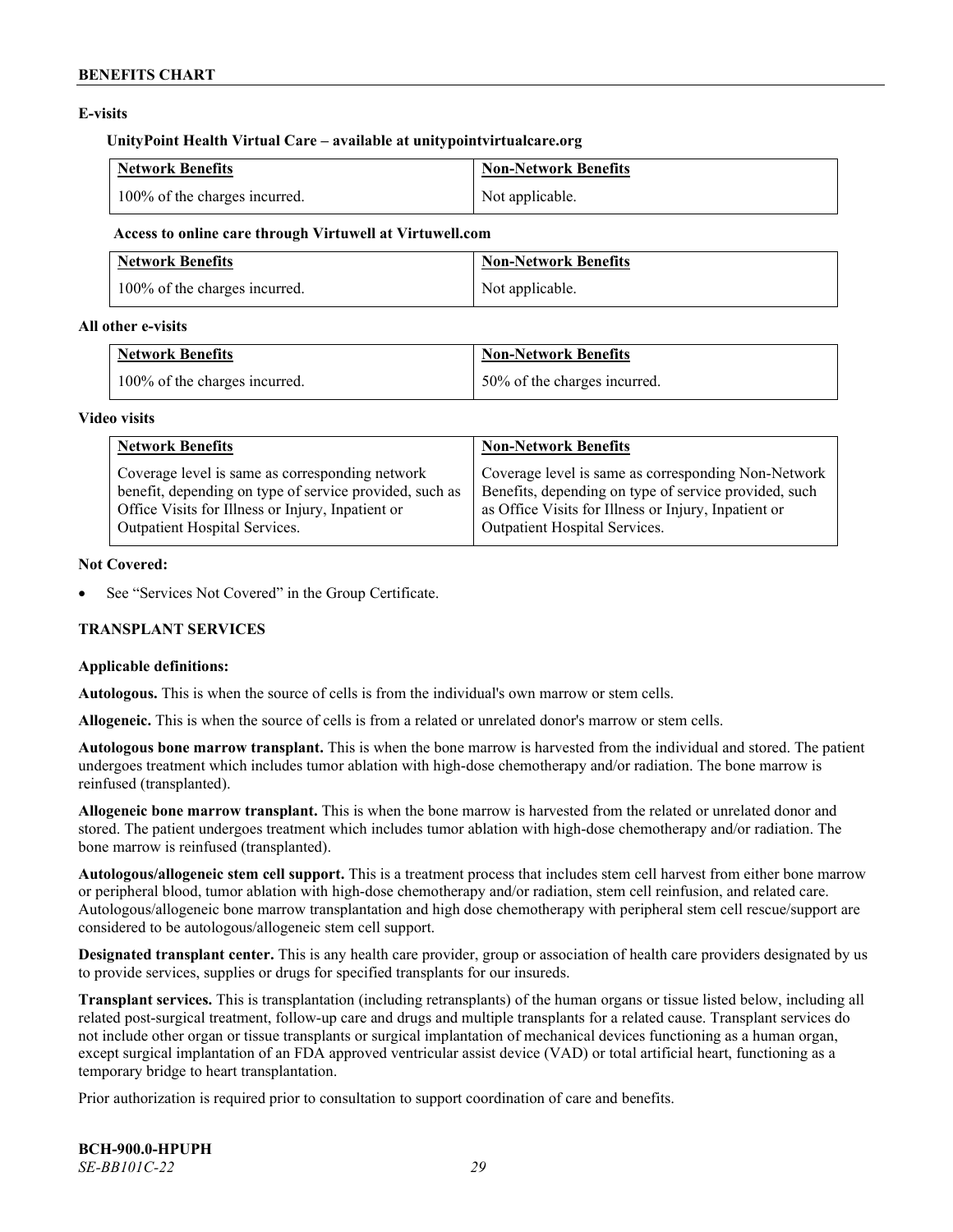# **Covered Services:**

We cover eligible transplant services (as defined above) while you are covered under this Benefits Chart. Transplants that will be considered for coverage are limited to the following:

- Kidney transplants for end-stage disease.
- Cornea transplants for end-stage disease.
- Heart transplants for end-stage disease.
- Lung transplants or heart/lung transplants for: (1) primary pulmonary hypertension; (2) Eisenmenger's syndrome; (3) endstage pulmonary fibrosis; (4) alpha 1 antitrypsin disease; (5) cystic fibrosis; and (6) emphysema.
- Liver transplants for: (1) biliary atresia in children; (2) primary biliary cirrhosis; (3) post-acute viral infection (including hepatitis A, hepatitis B antigen e negative and hepatitis C) causing acute atrophy or post-necrotic cirrhosis; (4) primary sclerosing cholangitis; (5) alcoholic cirrhosis; and (6) hepatocellular carcinoma.
- Allogeneic bone marrow transplants or peripheral stem cell support associated with high dose chemotherapy for: (1) acute myelogenous leukemia; (2) acute lymphocytic leukemia; (3) chronic myelogenous leukemia; (4) severe combined immunodeficiency disease; (5) Wiskott-Aldrich syndrome; (6) aplastic anemia; (7) sickle cell anemia; (8) non-relapsed or relapsed non-Hodgkin's lymphoma; (9) multiple myeloma; and (10) testicular cancer.
- Autologous bone marrow transplants or peripheral stem cell support associated with high-dose chemotherapy for: (1) acute leukemias; (2) non-Hodgkin's lymphoma; (3) Hodgkin's disease; (4) Burkitt's lymphoma; (5) neuroblastoma; (6) multiple myeloma; (7) chronic myelogenous leukemia; and (8) non-relapsed non-Hodgkin's lymphoma.
- Pancreas transplants for simultaneous pancreas-kidney transplants for diabetes, pancreas after kidney, living related segmental simultaneous pancreas kidney transplantation and pancreas transplant alone.

To receive Network Benefits, charges for transplant services must be incurred at a designated transplant center.

The transplant-related treatment provided, including expenses incurred for directly related donor services, shall be subject to and in accordance with the provisions, limitations, maximums and other terms of this Benefits Chart.

Medical and hospital expenses of the donor are covered only when the recipient is an insured and the transplant and directly related donor expenses have been prior authorized for coverage. Treatment of medical complications that may occur to the donor are not covered. Donors are not considered insureds, and are therefore not eligible for the rights afforded to insureds under the Group Certificate.

The list of eligible transplant services and coverage determinations are based on established medical policies, which are subject to periodic review and modifications by the medical director

| <b>Network Benefits</b>                          | <b>Non-Network Benefits</b>                          |  |
|--------------------------------------------------|------------------------------------------------------|--|
| See Network Inpatient Hospital Services benefit. | See Non-Network Inpatient Hospital Services benefit. |  |